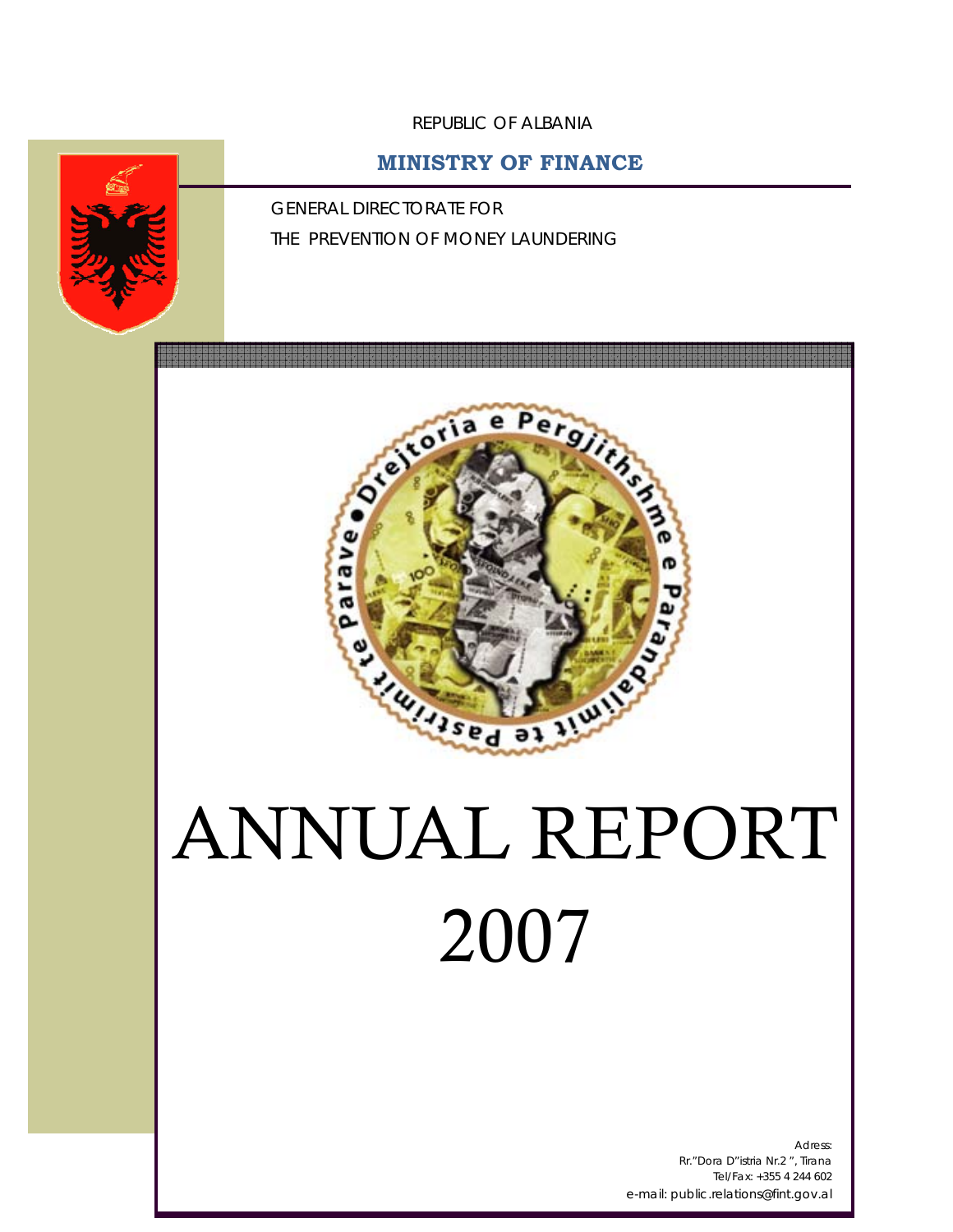- 1. Introduction
- 2. Greeting of the General Director of GDPML
- 3. GDPML at a glance
	- 3.1 The structure
	- 3.2 The budget for 2007
	- 3.3 Budget allocation for 2007
- 4. Reporting subjects and partner institutions according to the Law 8610, date 17.05.2000 "For the prevention of money laundering", changed
	- 4.1 Reporting subjects
	- 4.2 Inspections carried out in the repoerting subjects during 2007
	- 4.3 Administrative penalties verified during the inspections in the 2<sup>d</sup> tier banks
	- 4.4 Administrative penalties verified during the inspections in the reporting entities
	- 4.5 Administrative sanctions
	- 4.6 Reporting to the Responsible Authority
	- 4.7 Trained subjects
- 5. Information technology within the GDPML
	- 5.1 "Anti Money Laundering" (AML) software
	- 5.2 Projects
- 6. Changes in the Albanian legislation on AML/CFT during 2007
	- 6.1 Legislative initiatives
	- 6.2 Innovations
	- 6.3 Financial effects
	- 6.4 In-laws on AML/CFT
	- 6.5 Objectives
	- 6.6 Approximation of the legislation with *acquis communautaire* of the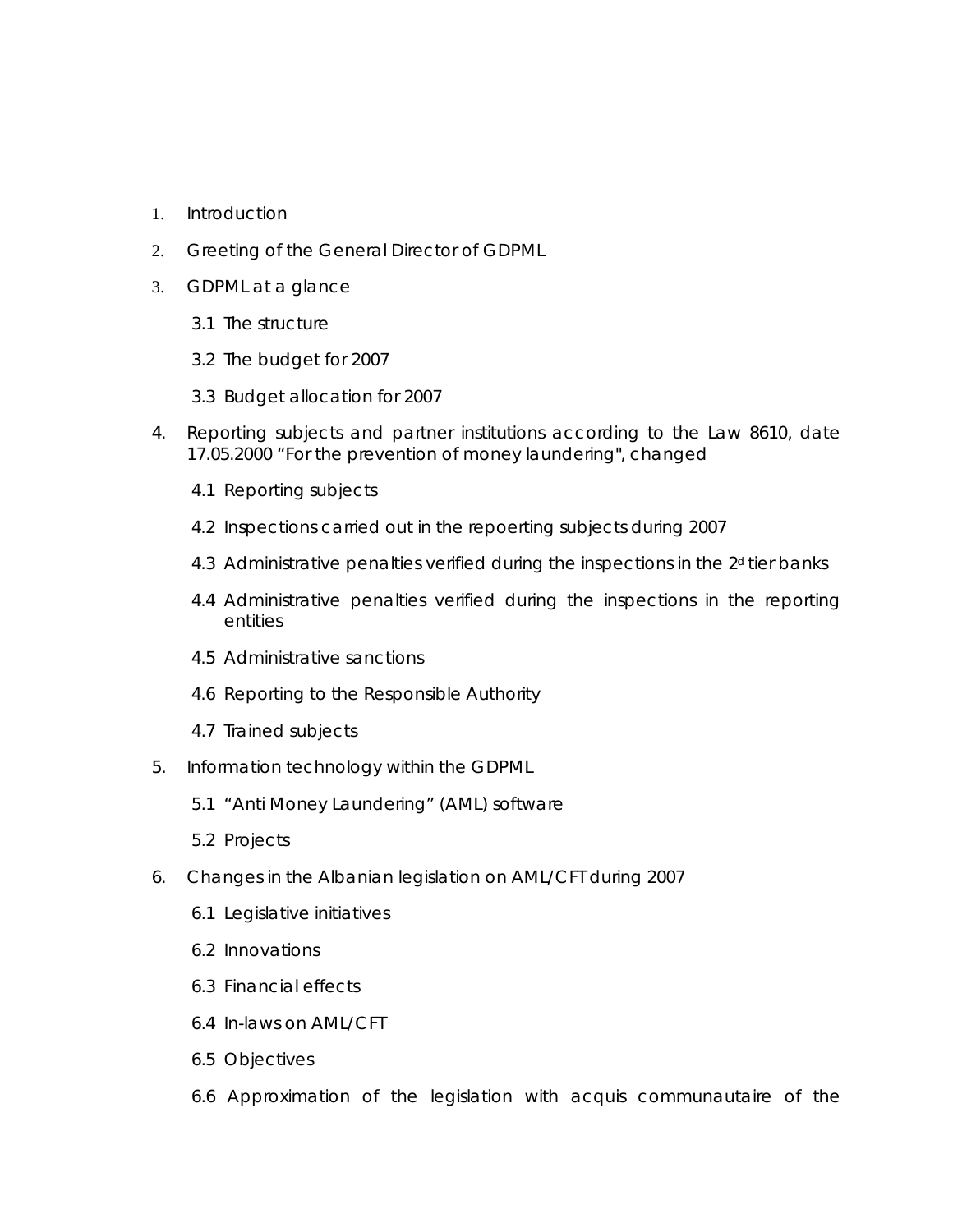#### European Union

- 7. Inter-institutional cooperation
	- 7.1 Inter-institutional Working Group
	- 7.2 Inter-institutional cooperation MoU's
- 8. International coopeartion
	- 8.1 The fullfilment of the obligations in the framework of the Stabilization and Association Agreement
	- 8.2 Cooperation with Egmont Group
	- 8.3 Cooperation with MONEYVAL
- 9. CARDS 2004 Programme
	- 9.1 Information Technology in the framework of CARDS 2004
	- 9.2 Twinning with the German Counterpart.
- 10. Countering the financing of terrorism
- 11. Objectives for 2008
	- 11.1 Mission
	- 11.2 Aim
	- 11.3 Objectives
	- 11.4 Standards and strategic aims
	- 11.5 Middle term activities for 2008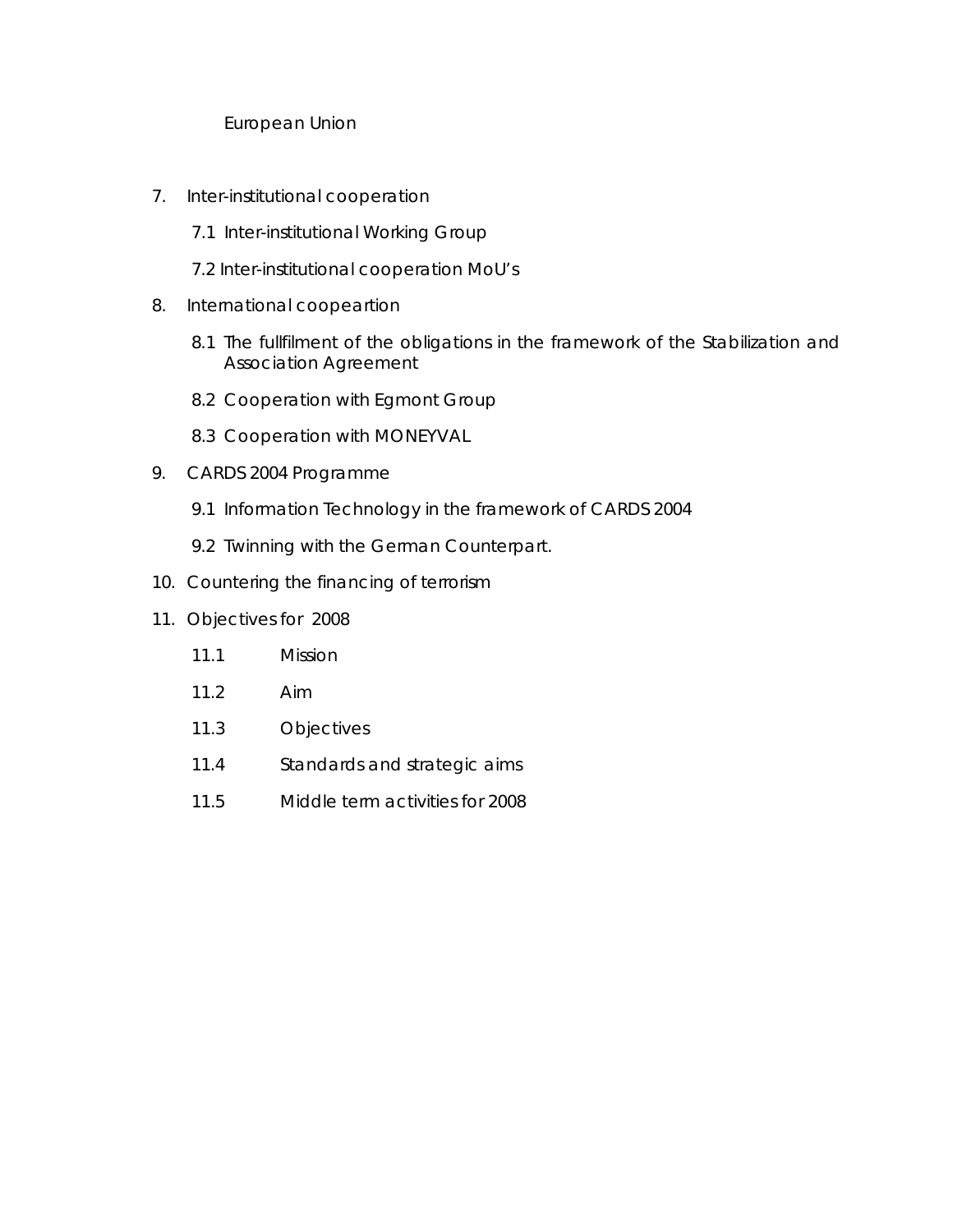#### 1. Introduction

A lot of efforts have been made from the Albanian Governemnt within the framework of the association in the European Union. The countering of the informal economy, corruption, money laundering and terrorism financing are the biggest goals for the time being.

Even though with a predominant cash based economy and a new and fragile banking system, consisting of 16 second tier banks, the albanian informal economy has decreased considerably according to the yet low figures of cash usage out of the banking system and the increase of the bank transactions, not only from the businesses entities but also from the public.

The new law on tax procedures obliges all the subjects to carry out all transactions exceeding 300.000 ALL through the banking system. At the same time the new law on AML/CFT obliges the reporting subjects to report all the transactions exceeding 1.5 milion ALL to the GDPML. This will have a tangible impact in formalizing the cash based economy.

Although the number of bank transactions increased considerably during 2007, the total of cash in circulation in and out the albanian border remains high. Based on statistics, cash is being transported accross the borders with neighbouring countries for commercial purposes.

A lot of efforts have been made also in countering the economic and financial crimes, especially corruption, money laundering and terrorism financing. The fight against terrorism financing has been more succesful considering the number of seized assets and properties from the albanian government belonging to individuals listed in the UN Black List.

2. Message from the General Director of GDPML

The General Directorate for the Prevention of Money Laundering acts as a specialized financial unit to prevent and fight the money laundering and the financing of terrorism. The General Directorate acting like a national centre (Financial Intelligence Unit) charged with data set, data analyzing and disseminating for the possible activities of money laundering, is the most important structures for the prevention of money laundering and terrorism financing.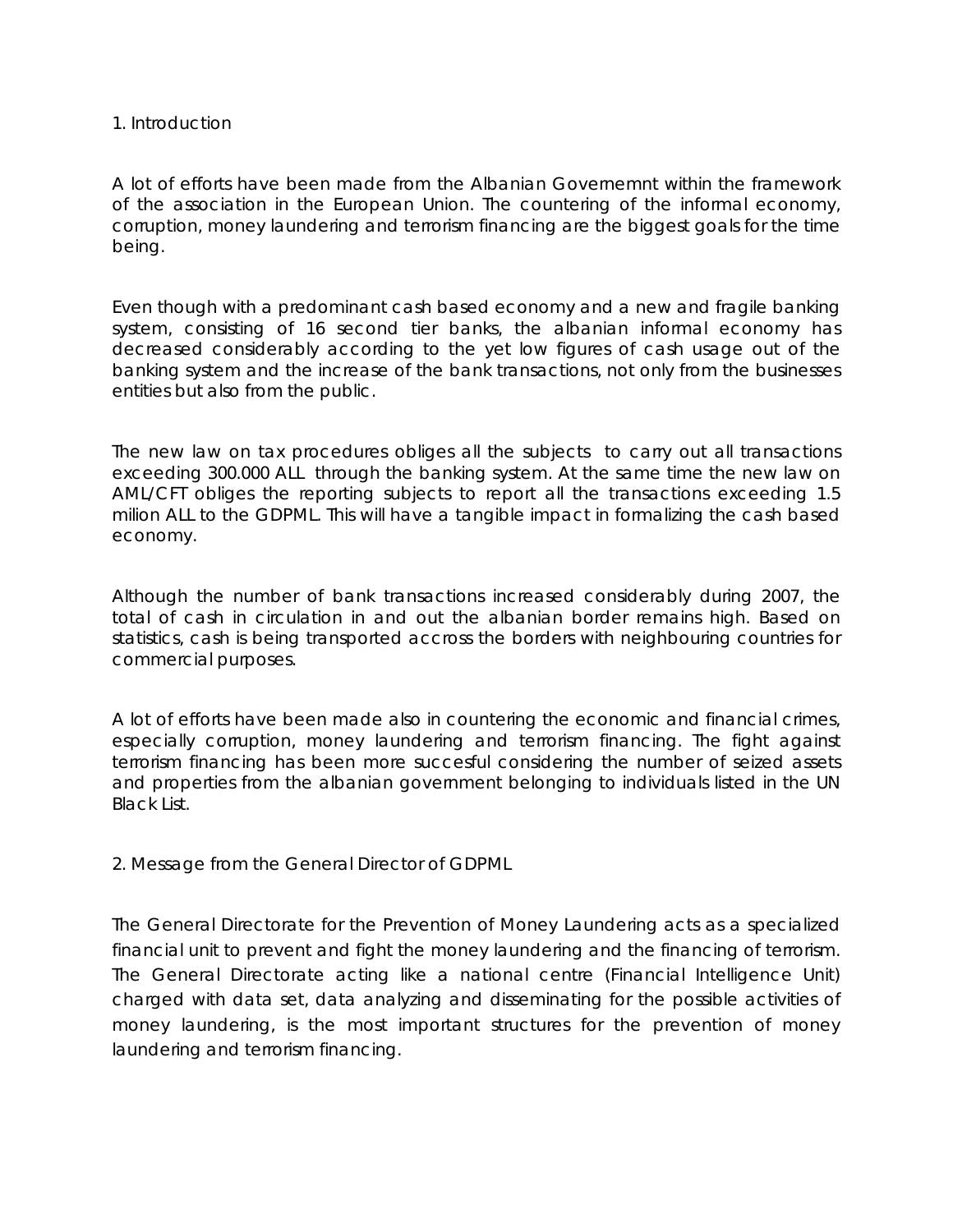The role of this institution becomes even more important in the framework of a global economy and of the free movent of people, goods and capital all around the world and the relevant destabilizing risks that they can bring to the integrity of the democratic system, the good governance, the economy and the consolidation of the financial system. Most of all the fight and prevention of these criminal activities is a crucial step towards good relations between Albania and all the other democratic countries including the international organizations wich intends to join.

The activity of GDPML is based mostly on the good cooperation between the partner institution and the law enforcement agencies. A good and ever increasing cooperation is the only way to cope with, prevent and fight the criminal activities of money laundering and terrorism financing.

During 2007 the number of reports received from the reporting subjects was higher than previous years due to the inspections and trainning seminars carried out by the Inspections Directorate within the GDPML.

A new structure for the GDPML was drafted, designed to increase the effectiveness of our work. We hope this new structure will help us to better use all our human recources with greater professional capacities.

In the framework of the Stabiliztaion and Association Agreement, especially of the approximation of the albanian legislation with the European Standards, a great deal was done with the drafting of the new law on AML/CFT. The law was drafted from a working group made of specialists from all the partner institutions and we hope they will go on cooperating with GDPML also in the drafting of the in laws.

In the framework of a EU Commission project, the installation of a new network of hardware and software in the GDPML started in December 2007 and we hope this new network will enable a better and safer communication between the specialists of the GDPML. The digitalization of the receiving and analysing the data will be the next important step within the coming years in order to improve our work.

A commendable work was also accomplished in the framework of the cooperation between the partner institutions within the Inter-Institutional Working Group Meetings.

International cooperation is also improved during 2007, resulting in a continuous and effective cooperation with Egmont Group memebers, trainning seminars within the MONEYVAL Comittee and the signing of two other MoU's with counterparts, the Aaustralian and the Ppolish FIU's.

A very important twinning project with the German counterpart started in September 2007 in the framework of CARDS 2004 Programme. This project aims to help the responsible albanian institutions in the prevention and fight of ML/FT to enhance and improve the cooperation and the professional capabilities in their daily work. The project will last for two years and the beneficiaries, apart form GDPML that is the principal beneficiary, are also the law enforcement agencies of Albania.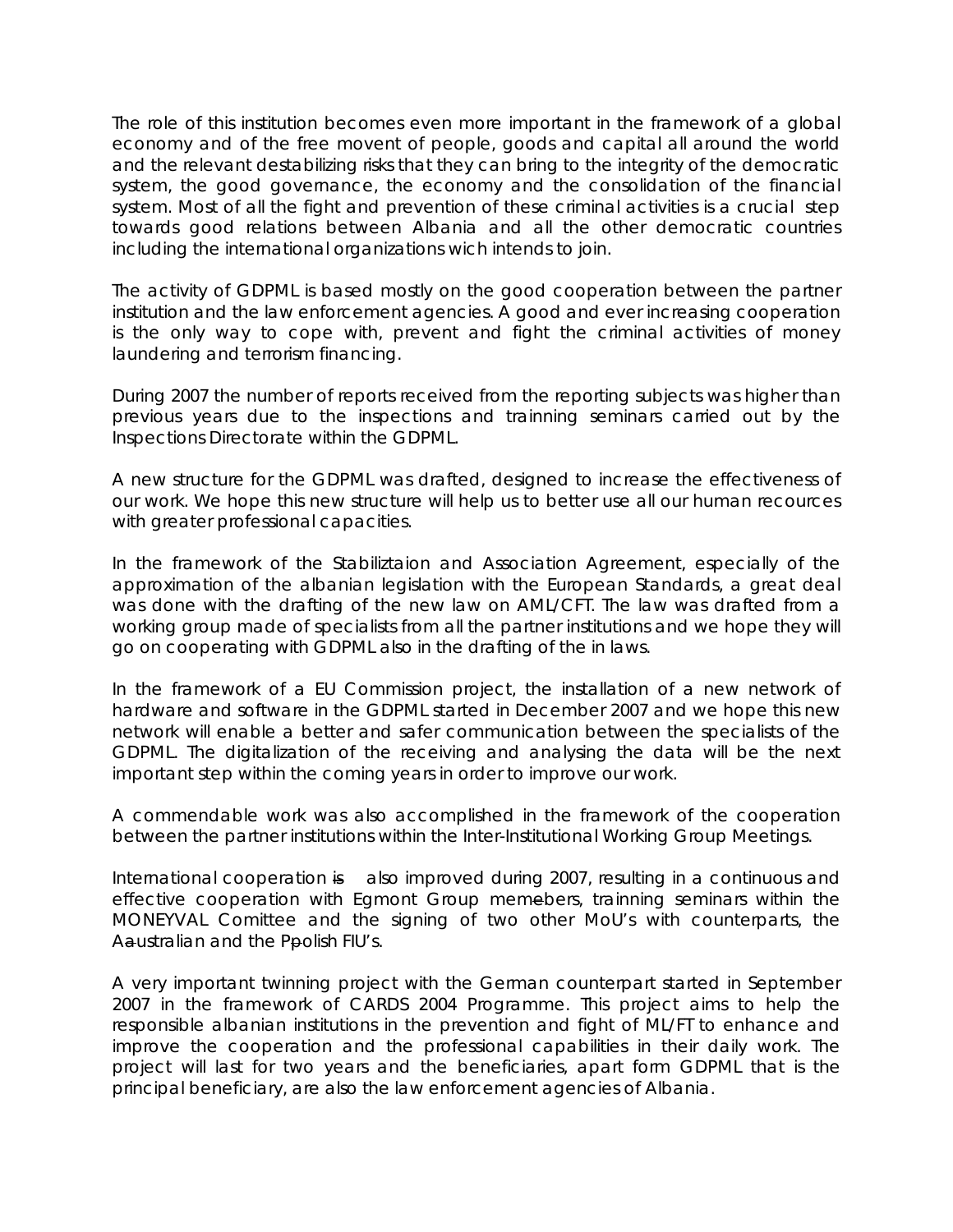At last I would like to send a message to all colleagues and partners:

Leta us work together to enhance and improve our individual profesional capabilities to better tackle the new challenges and threats.

Let us enhance and improve the cooperation between the repoerting agencies and the Responsible Authority, the national and international partner institutions in achieving better results in the analysis of a good quality of data.

Let us try to benefit from the best practices of our german twinning colleagues and further more.

Let us focus our work in a risk based analysis of information and try to find other ways of analysing with higher and more professional quality the financial information aiming to increase the cases sent to the law enforcement agencies with the result of more cases of prevented money laundering or terrorism financing activities.

- 3. Reporting subjects and the partner institutions as foreseen in Law no.8610 date 17.05.2000 "For the prevention of money laundering "amended
- 3.1 The Reporting Subjects

The most important reporting subjects as defined by the law are all the financial institutions banks and non bank financial institutions, currency exchange offices, attorneys, notaries, certified public accountants, casinos and gambling games, offices for the registration of the real estate properties, etc.

The reporting duty is as follows:

- a) Financial institutions and other obliged entities listed in the LPML must file reports concerning:
	- all transactions in cash and transfers of funds above ALL 20,000,000 (USD 150,000) or the equivalent value in foreign currencies;
	- all transactions in case of: a) abnormalities, b) unjustified, complex and unusual circumstances in the transactions, c) transactions without legal or economic justification; d) information indicates that the funds derive from a criminal activity; e) suspicions of money laundering arise after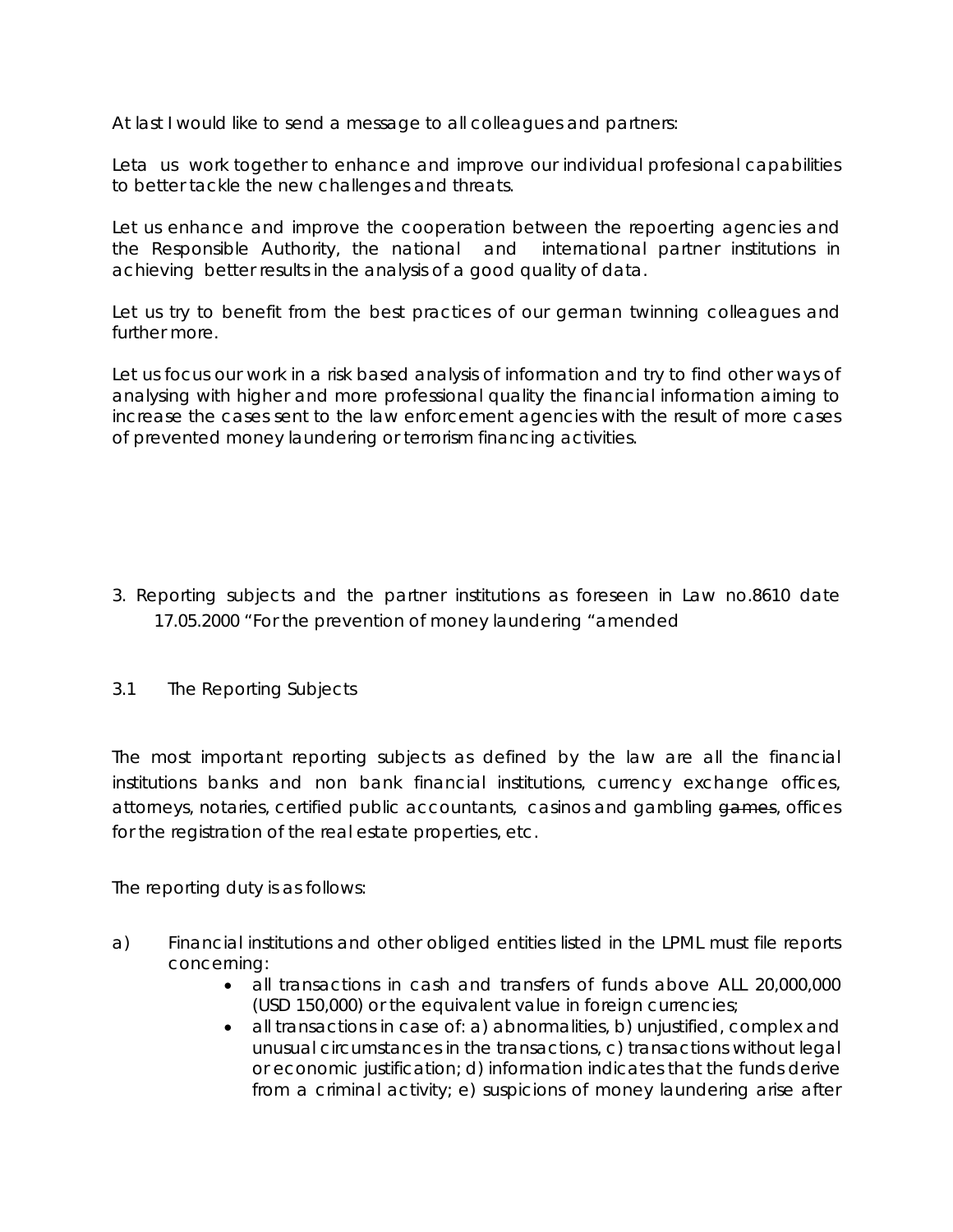the transaction has been executed; f) consecutive or structured transactions that together exceed the threshold above;

- all suspicions of money laundering related to transactions;
- all information and suspicions concerning transactions, proceeds or property that might be linked with terrorist acts or terrorist financing.
- b) Customs authorities must file reports concerning "any suspicion, information or other data" on money laundering;
- c) Tax authorities must file reports concerning "any suspicion, information or other data" on money laundering;
- d) Licensing bodies/authorities must file reports concerning "any suspicion of money laundering and financial operations above ALL 20,000,000 or the equivalent value in foreign currencies".

The report should be submitted immediately and not later than 72 hours after the transaction in money laundering cases and immediately for suspicions of terrorist financing.

The following scheme shows how the reporting subjects report, how the information is collected and than disseminated to the Law Enforcement Agencies and partner institutions: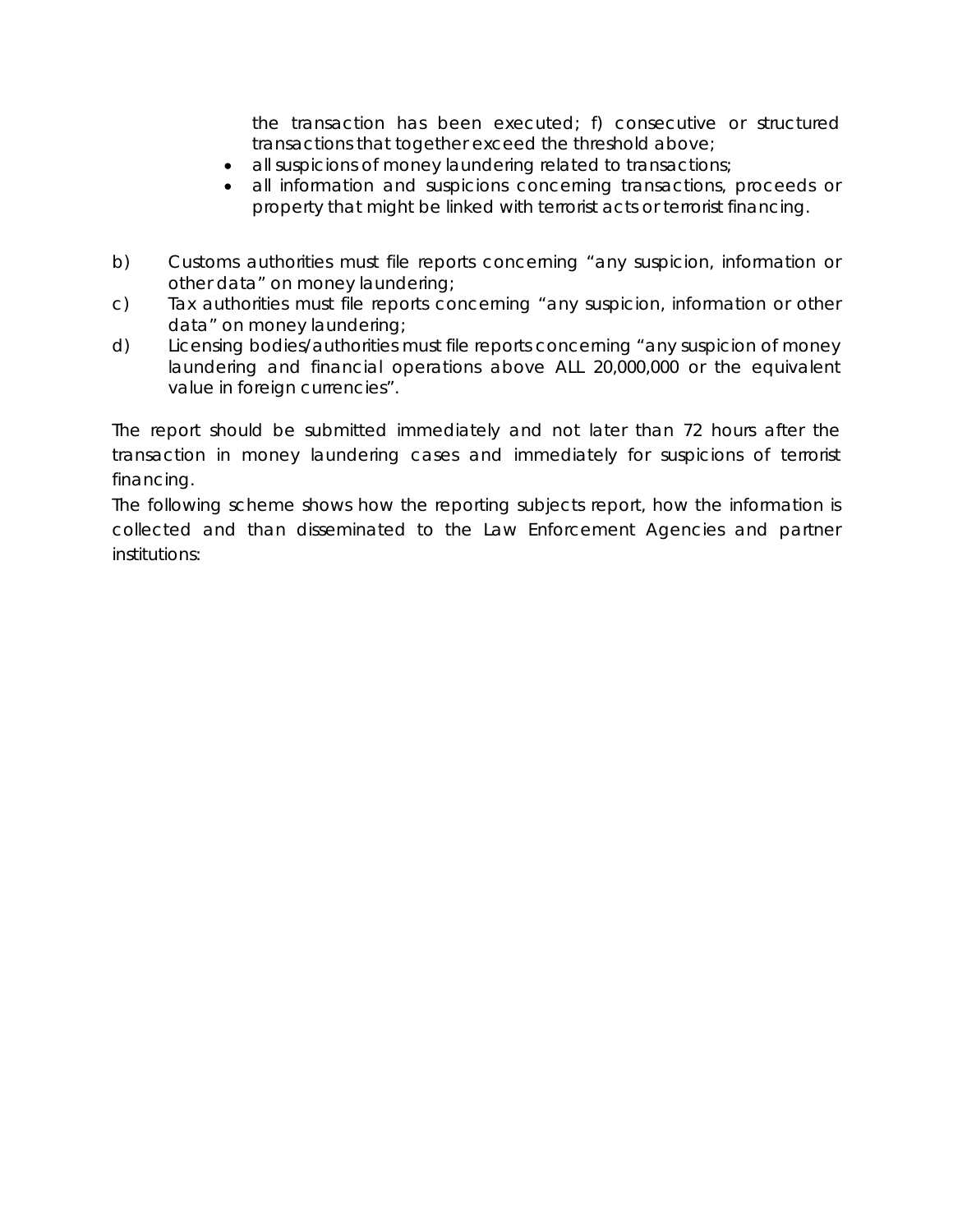

3.2 Inspections to the reporting subjects during the 2007

A considerable number of the reporting subjects have been inspected during the 2007, aiming to grow the cooperation and to increase the reporting of currency (financial) transaction reports and suspicious activity reports.

Following the inspections performed, the number of the reports submitted to the General Directorate for the Prevention of Money Laundering during the second quarter of the year, regarding the currency (financial) transaction reports, suspicious activity reports and cross border cash transaction report, doubled.

At the beginning of 2007, banks were the only reporting subject submitting the value transaction reports and the number of Suspicious Transaction Reports was insignificant.

The reporting system, during the 2007, has improved having even subjects reporting for the first time after the onsite inspections. Subjects such as notaries, the Central Office for the Real Estate Registration (district offices), currency exchange offices, and casino and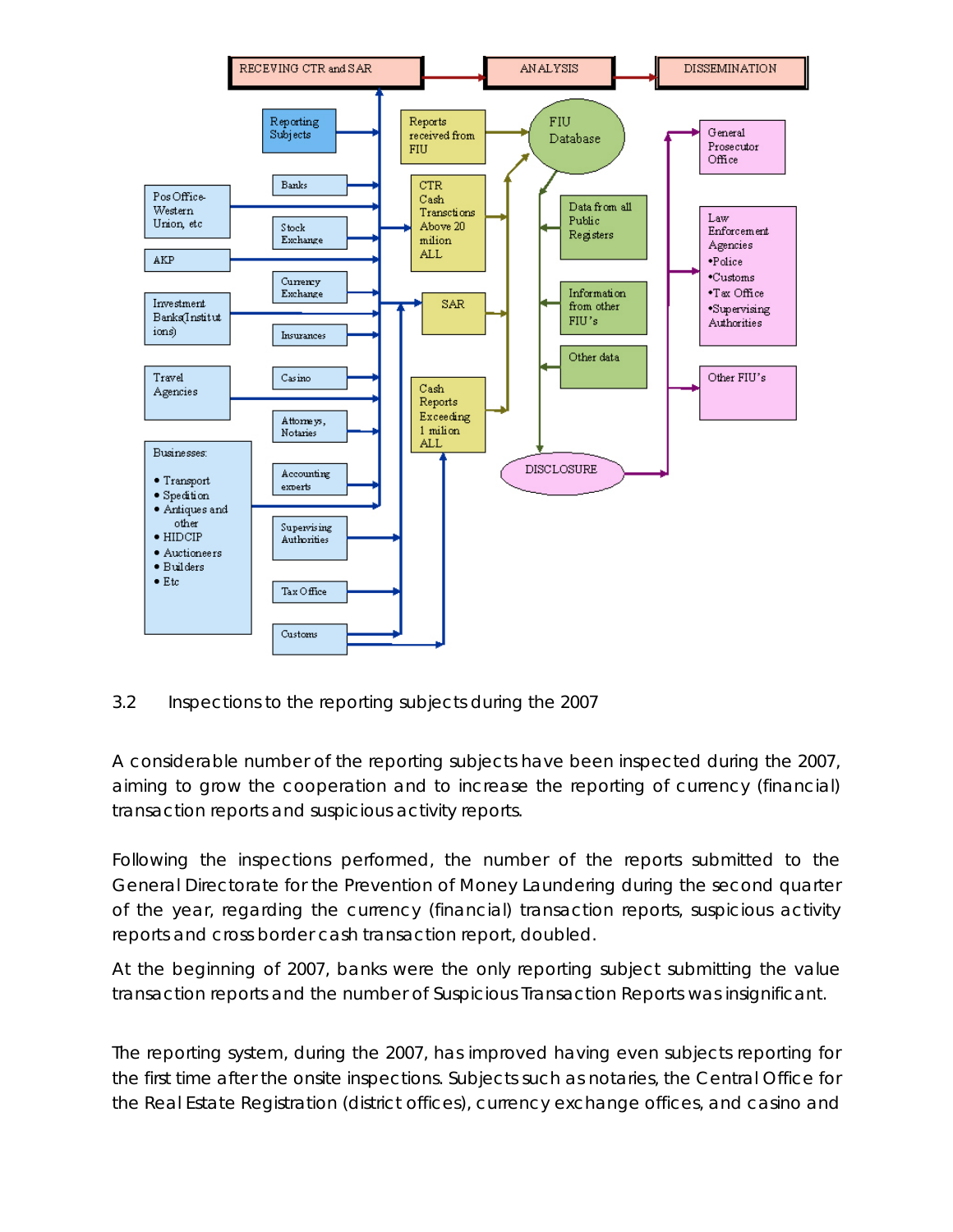car dealers have filed reports for the first time.

During the inspections, priority was given to the subjects executing considerable financial transactions and to the subjects where a considerable risk and tendency for money laundering, based on the risk approach, exists.

| No.            | Reporting Subject                                                                 | Subject<br>registered | Inspected       | $(\varsigma)$ |
|----------------|-----------------------------------------------------------------------------------|-----------------------|-----------------|---------------|
|                |                                                                                   | to<br>the<br>near     | Subjects        | 'C' in %      |
|                | A                                                                                 | licensed bodies       |                 |               |
|                |                                                                                   | Totaling              | $\mathsf{C}$    |               |
|                |                                                                                   | B                     |                 |               |
| $\mathbf{1}$   | Insurance Companies                                                               | 10                    | 10              | 100           |
| $\overline{2}$ | District's offices for the real estate<br>registration                            | 36                    | 5               | 14            |
| $\mathfrak{Z}$ | <b>Banks</b>                                                                      | 17                    | 17              | 100           |
| $\overline{4}$ | <b>Public Notaries</b>                                                            | 309                   | 17              | 0.5           |
| 5              | Tax Authorities (also in districts)                                               | 37                    | 6               | 16.2          |
| 6              | Authority<br>State<br>for<br>the<br>Administration and Sale of Public<br>Property | $\mathbf{1}$          | $\overline{1}$  | 100           |
| $\overline{7}$ | Bureaux de change                                                                 | 110                   | 16              | 14.5          |
| 8              | Gambling                                                                          | 43                    | $6\overline{6}$ | 14            |
| 9              | Casino                                                                            | $\mathbf{1}$          | $\mathbf{1}$    | 100           |
| 10             | Car Dealers                                                                       | 20                    | 19              | 95            |
|                | Non-Bank Financial Subjects                                                       | 5                     | $\overline{3}$  | 60            |
|                | <b>CREDINS Institution</b>                                                        |                       |                 |               |
|                | <b>Financial Union</b>                                                            |                       |                 |               |
|                | <b>AK Invest</b>                                                                  |                       |                 |               |
| Total:         |                                                                                   | 589                   | 101             | 17            |

The following table shows the inspections done during the 2007: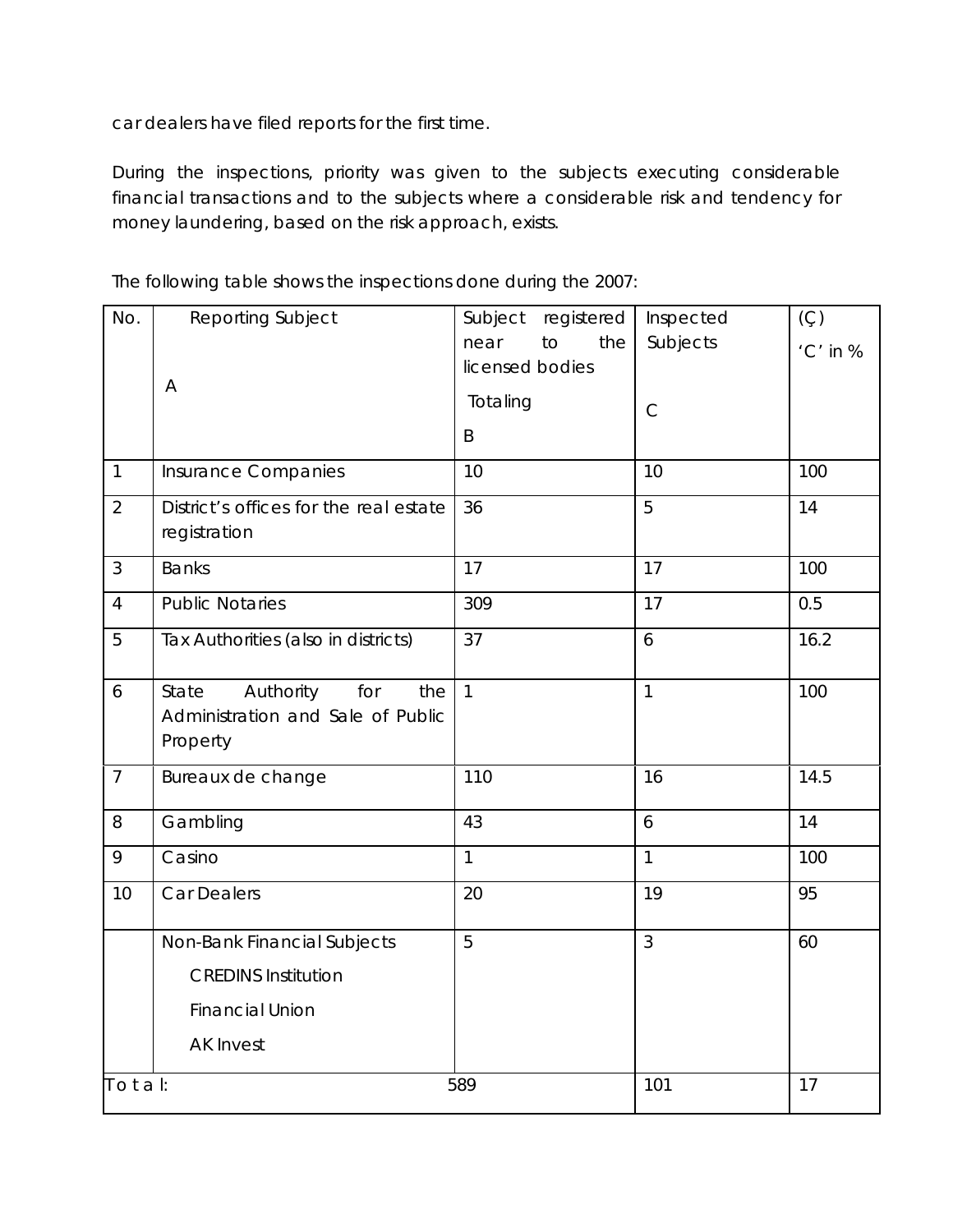

As it is shown by the table and the graphic, the second level banks, the insurance companies, the State Authority for the Administration and Sale of Public Property and car dealers, have all been inspected by the GDPML's inspectors. Considering that the reporting frequency of the banks is the highest, and are considered as the riskiest, they will be subject of frequent inspections.

The inspection, in percentage, of the public notaries, district's offices of the real estate registration, bureaux de change, non-bank financial institutions, gambling and casinos, is still low totalling 17 %.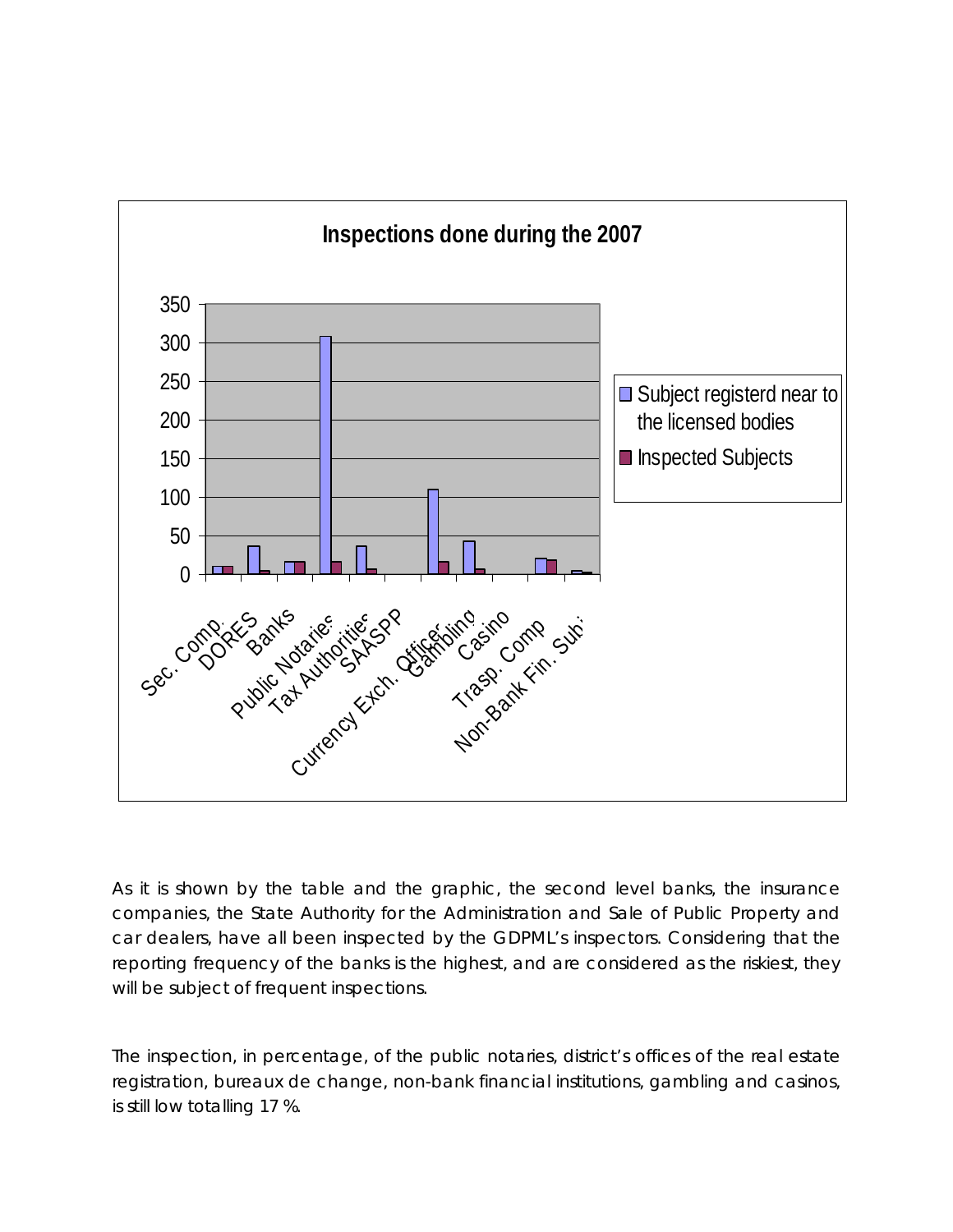### 3.3 Administrative penalties

The administrative penalties have been applied, for the first time since the establishment of the General Directorate for the Prevention of Money Laundering, as foreseen in the Article 14 of the Law no.8610 'For the prevention of money laundering' amended. The penalties were imposed depending on irregularities, frequency of iteration and the commitment of law subjects to fulfil the law obligations.

## 3.4 Reporting to the Responsible Authority

The following presents the number of the reports submitted to the GDPML and analyzed by the Analysis Department:

Table1: Number of the reports and requests received by the reporting subjects, partner institutions and the counterparts

| No. | Description                                           | <b>CTR</b>     | <b>STR</b>     | Requests |
|-----|-------------------------------------------------------|----------------|----------------|----------|
|     | <b>Banks</b>                                          | 60.650         | 748            |          |
| 2   | <b>Financial Supervisory Authority</b>                | 7              |                |          |
| 3   | <b>Tax Authorities</b>                                |                | $\overline{2}$ |          |
| 4   | <b>Customs Authorities (CBTR)</b>                     | 336            | 38             |          |
| 5   | <b>Public Notaries</b>                                | 89             |                |          |
| 6   | Central Office for the Real Estate 64<br>Registration |                | 1              |          |
| 7   | Ministry of Interior                                  |                |                | 9        |
| 8   | Counterparts                                          |                |                | 22       |
| 9   | Ministry of Foreign Affairs                           |                |                | 1        |
| 10  | Bureaux de change                                     | 75             |                |          |
| 11  | Foundations/Companies                                 | $\overline{2}$ |                |          |
| 12  | Casino/Gambling                                       | 40             |                |          |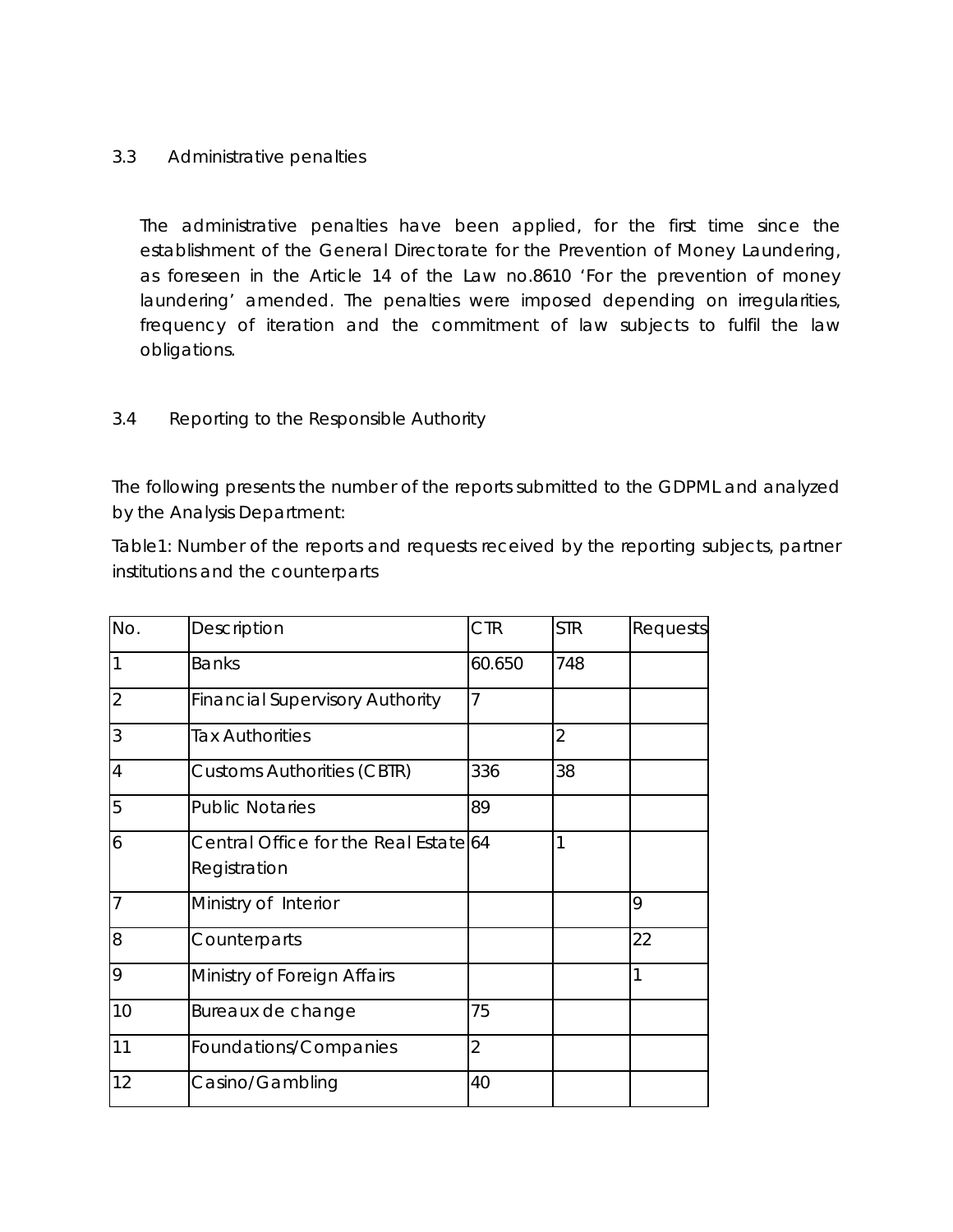| າ ^ | Non-Banks Financial Institutions | 79     |     |  |
|-----|----------------------------------|--------|-----|--|
|     | `OTAl                            | 61.342 | 789 |  |





| May             | 3.783  | 4.837  | 1              | 16  |
|-----------------|--------|--------|----------------|-----|
| June            | 2.795  | 4.352  |                | 265 |
| July            | 4.032  | 4.896  |                | 24  |
| August          | 4.752  | 6.148  | 4              | 253 |
| September       | 3.826  | 6.088  | 3              | 16  |
| October         | 4.508  | 5.603  | 1              | 15  |
| <b>November</b> | 4.060  | 4.954  | $\overline{2}$ | 9   |
| December        | 5.183  | 5.121  | 1              | 13  |
| Totali          | 48.579 | 60.650 | 13             | 748 |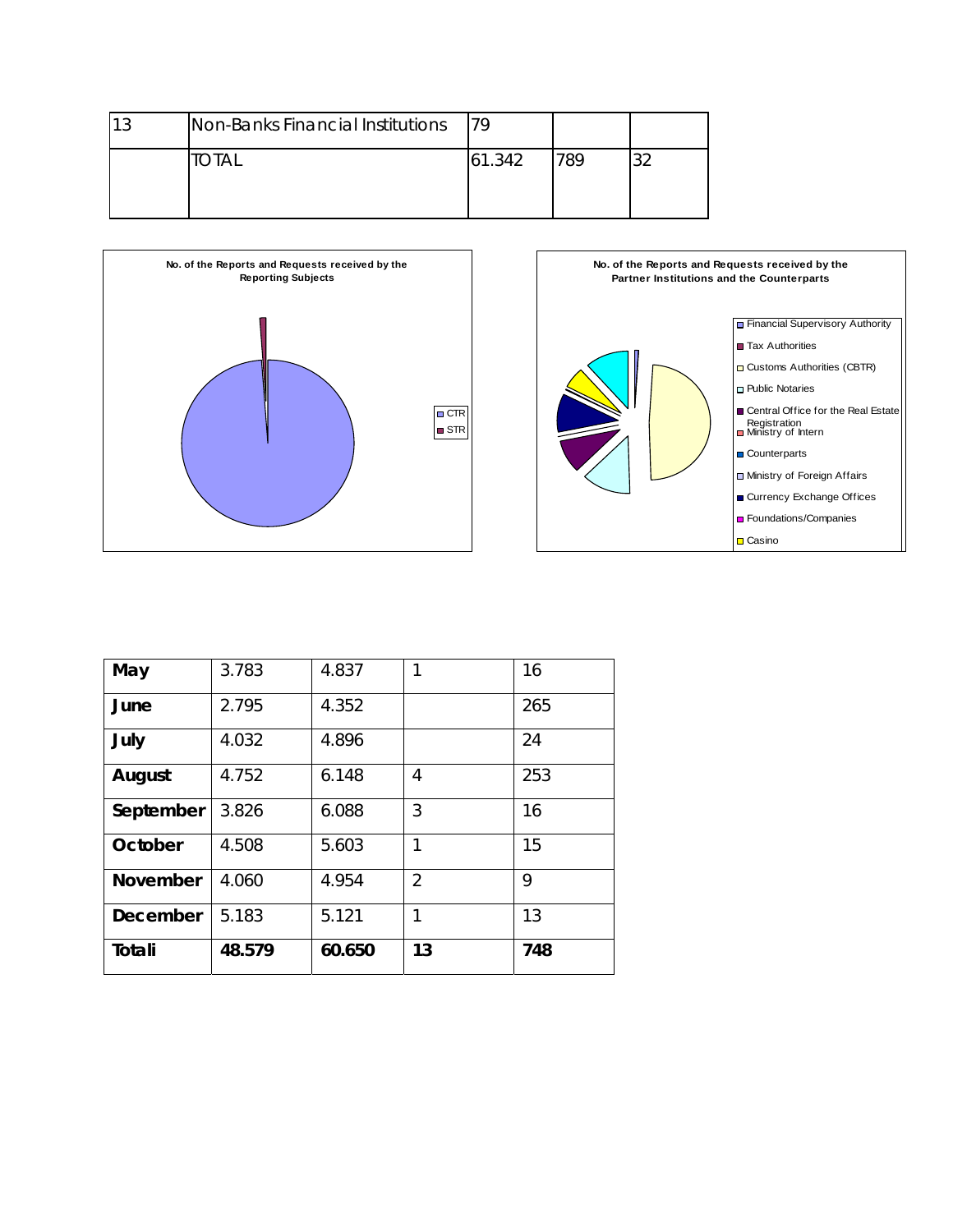



charts, it is visible the growth of the number of STR that have been reported from the Second Level Banks, during the year 2007. Therefore in 2006, the number

of the reported STR was only 13, while during the 2007 it has been 748. It is worthy mentioning the fact that many of the STR have not been reported before by Banks.

As for the reported transactions above the threshold, a gradual growth is observed that indicates the growth of the transactions from the Commercial Banks.

The majority of the "cash" reporting from customs authority is collected by the customs branch located at the Rinas International Airport. The total declared in 5 customs branches throughout the country amounts to: 3.629.040 EURO; 3.989.660 USD and 11.000 GBR.

## 3.5 Trained Subjects

During the year 2007, some of the reporting subjects have been trained in the framework of their sensibilization on the "Prevention of Money Laundering and the Terrorism Financing". Some of the trainings taking place this year are listed below;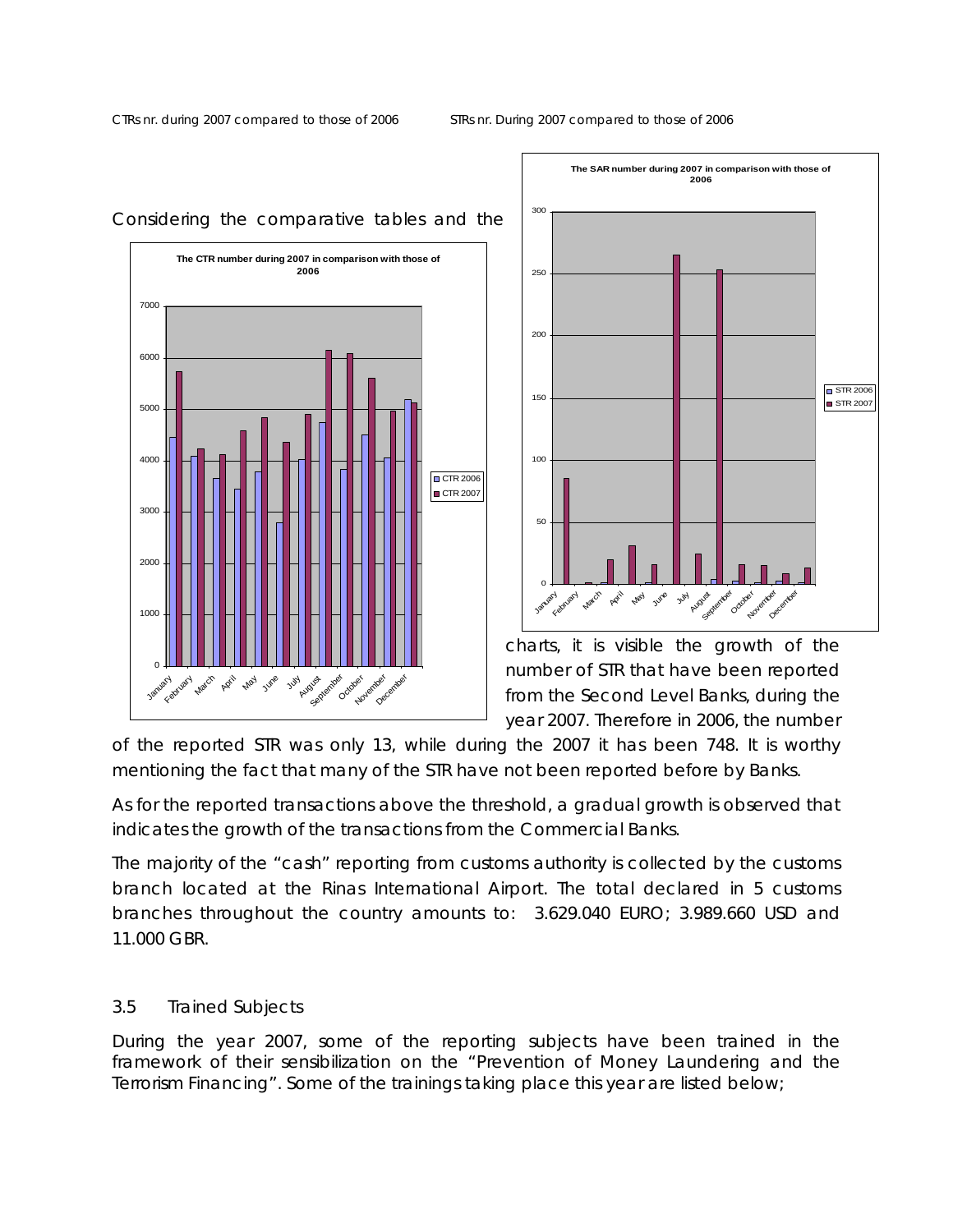- Training seminar "For the Prevention of Money Laundering and the fight against financing of terrorism in the Custom system".
- Training seminar "For the Prevention of Money Laundering and the fight against financing of terrorism in the Insurance Companies".
- Training seminar "For the Prevention of Money Laundering and the fight against financing of terrorism in The Central Office for the Real Estate Registration".
- Training seminar "For the Prevention of Money Laundering and the fight against financing of terrorism with the Certified Public Accountants", also the training seminar "Legal obligations of the Certified public Accountants, regarding the Prevention of Money Laundering and the fight against terrorism financing".
- Training seminars with attorneys from Durres, Elbasan, Pogradec and Korça ""For the Prevention of Money Laundering and the fight against financing of terrorism". Other meetings with the Chiefs of Attorneys' Chamber have taken place in the building of the General Directorate for the Prevention of Money Laundering".

# 4. GDPML Information Technology

## 4.1 "Anti Money Laundering" (AML) Informative Program

The main aim of this program is the registration, the searching and the protection of Value Transactions Reports (RTV) and Suspicious Activity Reports (RAD). Also, it includes the compiling of different reports on these registrations. "AML" is an applicable program that offers a chart for the user. The communication between the user and the program is realized in the Albanian language. The implementation of this project started since 2006 and is still in the process of execution.

5. Changes in the legislation on Preventing Money Laundering and the Financing of Terrorism during 2007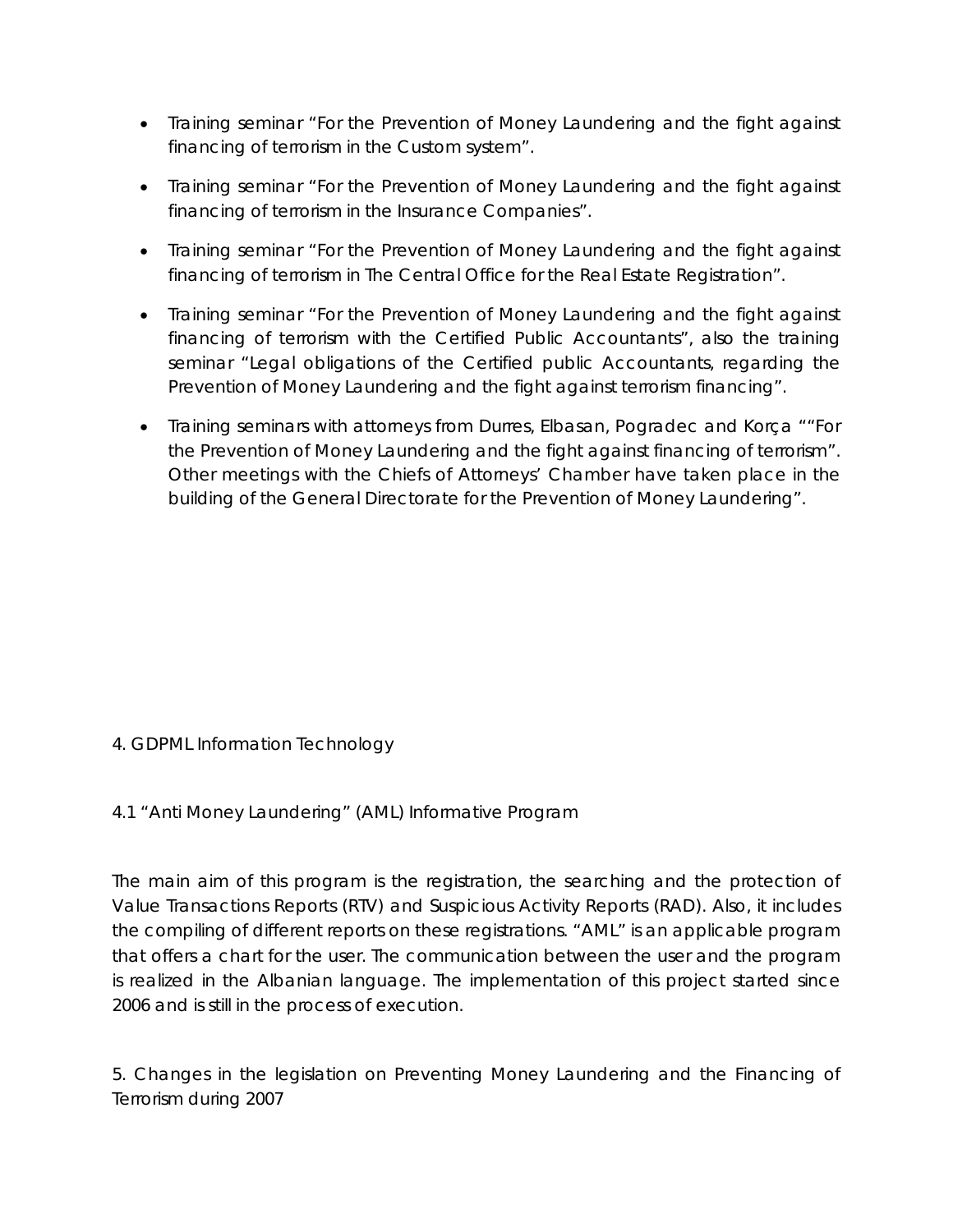## 5.1 Legislative initiation

In October 2004, FATF (Financial Action Task Force) reviewed the standards countering money laundering and added 9 special recommendations to the 40 previous ones, being referred directly to the prevention of terrorism financing.

After the third round of the evaluation of Albania in the field of combating money laundering and the financing of terrorism, made by MONEYVAL (Committee of Experts on the Evaluation of Anti-Money Laundering Measures), it has been carried out

Clarify the importance and the concrete need for drastic changes in the Albanian legislation. MONEYVAL pointed out a number of recommendations in order to help the Albanian Government in approaching its legislation to the international standards in combating money laundering and financing the terrorism (PP/FT), which are stated in the 40+9 recommendations of FATF.

The General Directorate for the Prevention of Money Laundering supervises the compliance of the law in Combating Money Laundering and Financing the Terrorism, from the part of the reporting subjects specified in the law.

The Minister of Finances, as one of the main institutions that has the constitutional right in undertaking legal initiatives for proposing in the Council of Ministers, is included in this process based on the national activity that has in its competence as an institution, having under direct dependency the General Directorate of the Prevention of Money Laundering.

In the frame of inter-institutional collaboration in realizing the law-project on PP/FT, there have been included even the Albanian Bank as the supervising and regulator authority in bank activities defined in the law nr. 9662, dt. 18.12.2006 "Banks in the Albanian Republic"; the General Prosecutor Office and the Ministry of Home Affairs, as the main institutions for the execution of law in the Albanian Republic.

In March 2007 MONEYVAL has made an evaluation on the Progress-Report for Albanian after the third round of the evaluation. The aim of this evaluation was the ascertainment of changes made based on MONEYVAL recommendations and their consistency scale to the international standards. It was a positive evaluation as for the consistency scale of the new law-project on money laundering and financing of terrorism.

It has been evaluated exactly;

- the increasing number of the reporting subjects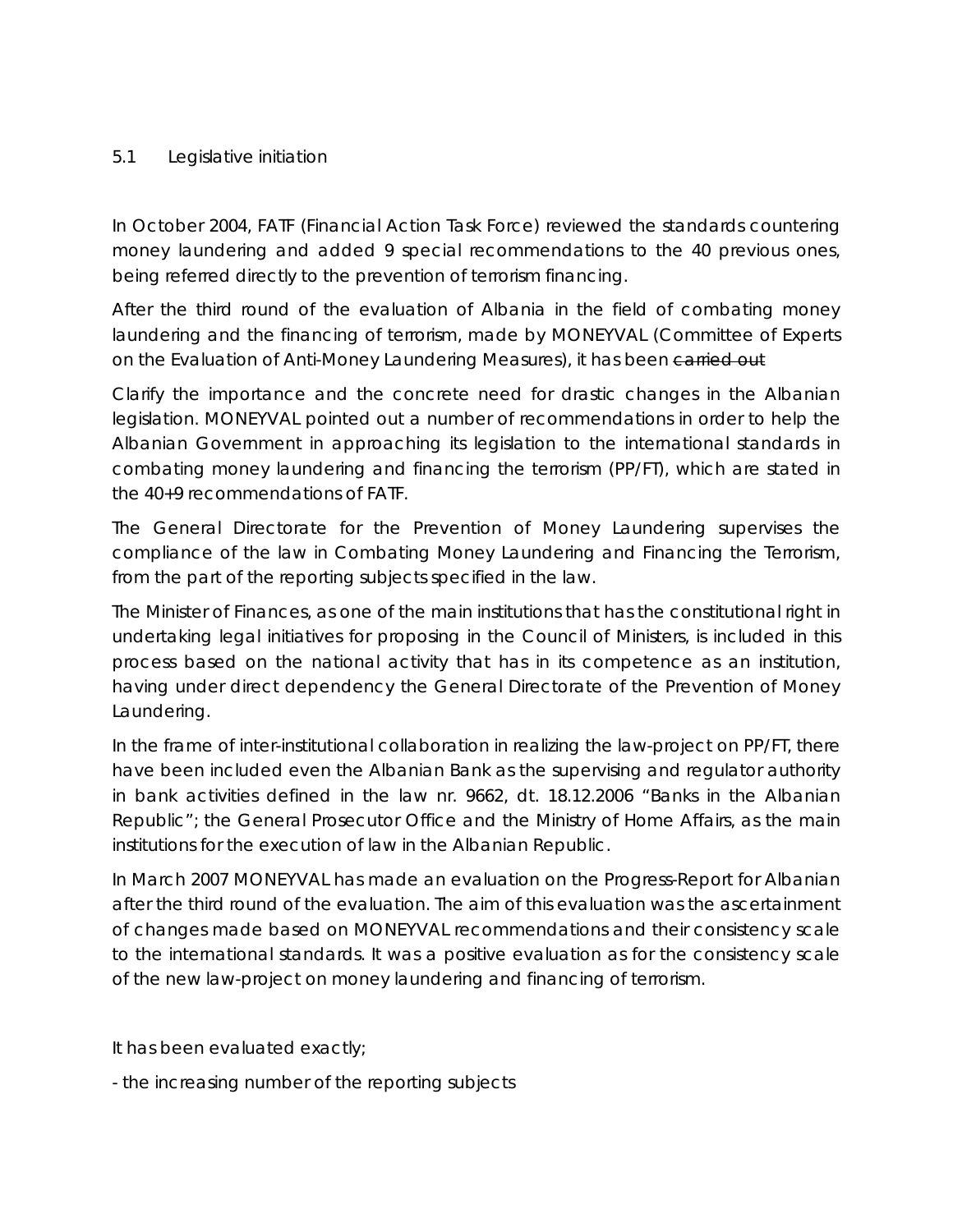- the decrease of monetary value of reports given by the reporting subjects

- the increase of the preventing measures that should be undertaken

## and also

- the provision, for the first time, in this law-project, for the measures in preventing the financing of terrorism.

The final draft has been sent to the Ministry of Finance, after the approval of the respective report by the Ministry of Integration, in which was reflected the approach to aquis communautaire. The Minister of Finances showed his readiness in introducing the project to the Council of Ministers, in a very short time. Actually remain only the last comments from the Directory of Codification in the Ministry of Justice, after the last changes that have been made due to the suggestions of this directory. These changes have been introduced to GDPML after an intensive work throughout the year. Even though the Ministry had its own representatives in the Work Group, the comments were left for analysis in GDPML only in mid-December 2007.

## 5.2 Objectives to be achieved

This law-project aims the establishing of the proper law base in preventing money laundering and the financing of terrorism, according to the Directive 2005/60, dt. October 26th 2005 of the Parliament and the European Council for "Preventing the utilization of the financial system for the purpose of money laundering and the financing of terrorism", also with the international standards in this field, just as the 40+9 recommendations of FATF.

The law-project for the Prevention of Money Laundering and the Financing of Terrorism defines the preventing measures that should be taken from the financial and nonfinancial institutions in preventing the harmful usage of these subjects in money laundering and the financing of terrorism. This law-project identifies the reporting subjects of the value and suspicious transactions to the Responsible Authority; the categories of the clients on which the subjects have to pay a proper attention; defines the way of reporting and its deadlines; the collaboration between the Albanian and foreign institutions in the field of PP/FT; the administrative sanctions applied in case of not-reporting or not accomplishing the measures foreseen in this law.

## 5.3 The consistency scale to Acquis Communautaire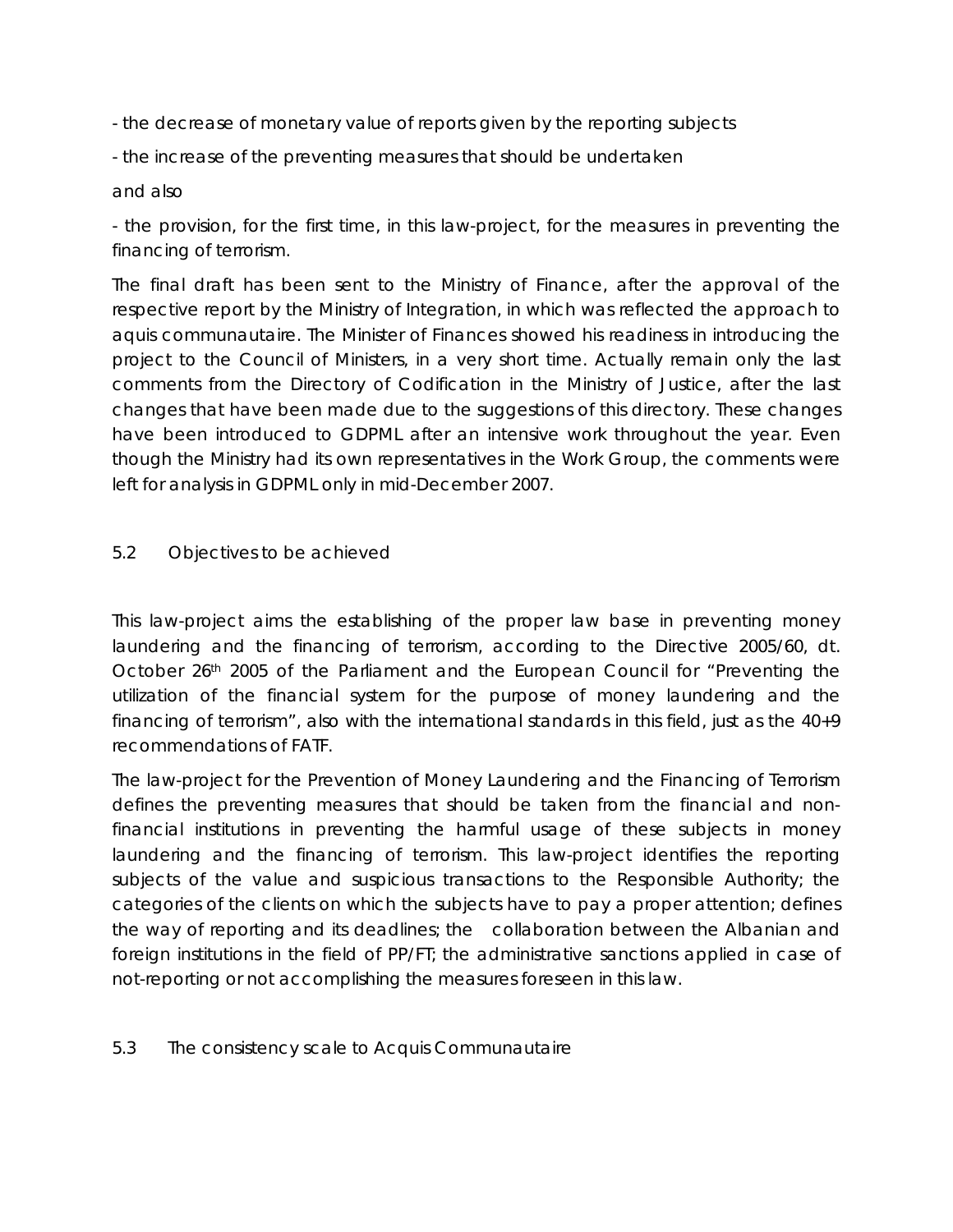In committing the engagements that come out of the Articles 4, 70 and 82 of the Stabilization-Association Agreement, in relation to the mid-term strategies in combating and preventing the corruption, organized crime, so ??, economic-financial crime in general, money laundering and the financing of terrorist activities. The Albanian Government in consistency with mid-terms measures foreseen in the National Plan for the Prosecution of Stabilization-Association Agreement took the initiative to compile a law-project for the Prevention of Money Laundering and the Financing of Terrorism. This law-project represents the first phase for the adaption of the resident legislation to that of European in this field, during which the adaption and the execution of the Acquis will be focused on the main elements of the resident market. During the second phase of the execution of MSA, the adaption of resident legislation will be focused on the other elements of acquis communautaire. Actually, the prevention of money laundering is amended by the law Nr. 8610, dt. 17.05.2000 for the prevention of money laundering.

Due to this law-project it is aimed the partial consistency to acquis communautaire because the full consistency it is aimed to be realized in the second phase of the prosecution of MSA, considering the fact that acquis communautaire has been compiled for countries that are members of EU.

6. Inter-institutional collaboration

# 6.1 Inter-institutional collaboration agreements

In the frame of inter-institutional collaboration it has been signed a MoU with the Department of Administrative Internal Control in the Council of Ministers, in May 2007.

Lastly, in 22.05.2007 it has been signed a collaboration Memorandum for the creation of a Joint Investigation Unit (JIU) for the investigation of economic crime and corruption, through the General Prosecutor, the Minister of the Internal Affairs, the Minister of Finances and the Director of State Informative Service. The Minister of Finances has appointed the JIU in prosecution for the Memorandum, 3 officers from the Judiciary Police, having experience from DPT and 4 other officers of Judiciary Police from DPD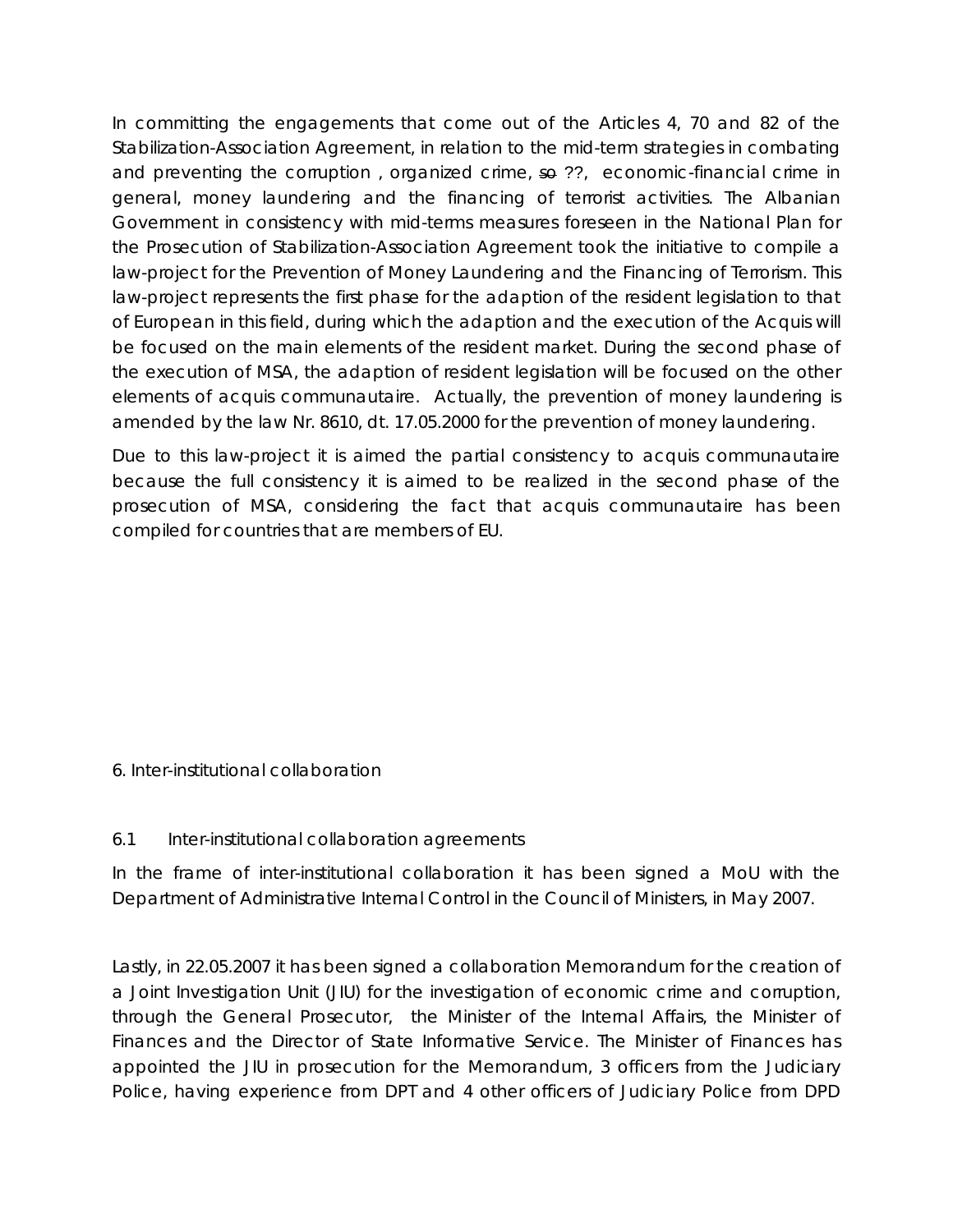(Operative Investigative Department). Also, as members of JIU are even an employee from GDPML, one from DPD and from the Internal Investigation Directorate (anticorruption) in DPT, that will serve as a special link for the unit.

6.2 Inter-institutional Technical Group

In the frame of inter-institutional collaboration, the MoU between the Ministry of Internal Affairs, SIS, Albanian Bank and the General Prosecution, has been the base for this collaboration. Also, it has been established a Working Group from the General Director of GDPML which is called once a month for discussing over specific matters on PP/FT and even to build and commit inter-institutional strategies in combating PP/FT and the economic crime in general.

A series of joint training seminars have been organized in the frame of inter-institutional collaboration, as;

- A training seminar organized by the Ministry of Internal Affairs in the frame of the Twinning Project with the Austrian Ministry of Internal Affairs " Operative Criminal Analysis", in which took part 2 specialists.
- A training seminar organized by the State Police in the frame of the Twinning Project with the Austrian Counterparts, called " Strategic Criminal Analysis", in which took place 2 specialists.
- A training seminar organized by the Ministry of Internal Affairs in the frame of the Twinning Project with the Austrian Ministry of Internal Affairs "Inter-institutional collaboration", in which took place one specialist.
- A training seminar over the methods of financial investigation in the cases of money laundering, organized by the TAIEX office, a collaboration between European Commission Delegation in Tirana and the Albanian Government, in which took place 6 representatives from GDPML.
- The meeting of experts who profit from the Twinning Project for the defining and designation of activities organized in Germany, with representatives from the police, customs, taxing, prosecution office and FIU.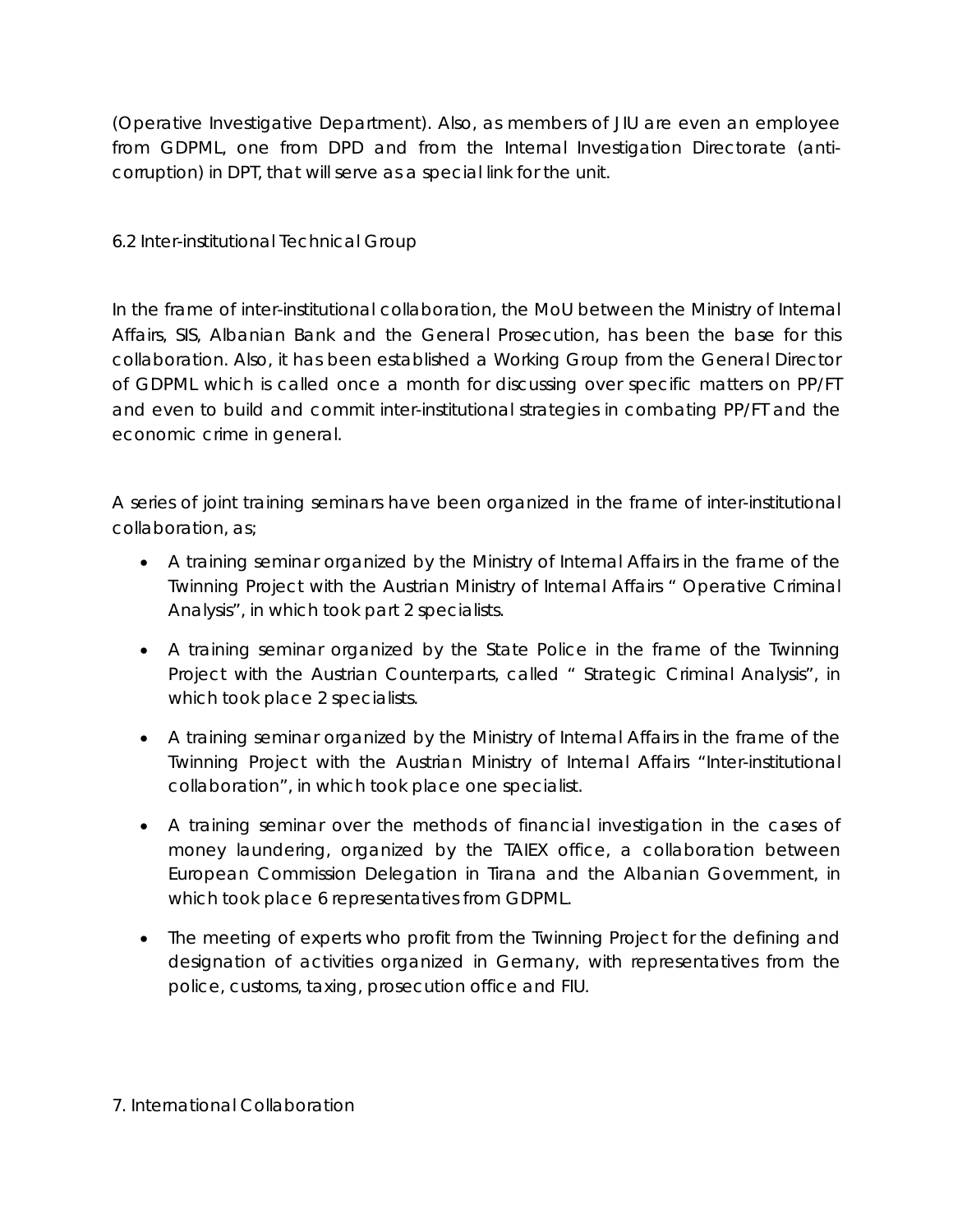# 7.1 The commitment of obligations that come out from Stabilization-Association Agreement

In committing the obligations foreseen in the Articles 4 and 82 of SAA, the Albanian Government is engaged in enforcing the authority in combating money laundering, the one resulting from criminal activities and also the decriminalization of home economical activity. Hence, in this way it is aimed to serve the increasing of credibility in place and its economical and legal system. The main attention will be focused on the strengthening of capacities in this direction, aiming to achieve obvious and concrete results. In order to fulfil these obligations, the Albanian Government cooperates with other places aiming the prevention of financial systems used in money laundering and the financing of terrorism.

*There have been undertaken many activities for the addressing of mid-term priorities coming out of SAA;* 

- Training activity for the insurance and reinsurance companies over the legislation on preventing money laundering and the financing of terrorism.
- Training activity for the second level banks over the legislation on preventing money laundering and the financing of terrorism.
- The Twinning Project with German financial intelligence unit.

# 7.2 The cooperation with Egmont Group

The Albanian FIU is a member of Egmont Group Financial Intelligence Units, since July 23rd 2003 during the second Session Plenary of Egmont Group in Sidney, Australia. Considering this fact, membership in the Egmont Group, which plays the role of an international organization aiming to cooperate and exchange information in the field of money laundering and the financing of terrorism, gives the possibility to exchange information of financial intelligence even with counterparts all over the world.

The basic principle of the relations with other counterparts is the exchange of financial intelligence, based on the principles of Egmont Group FIUs. (Declaration of Hague, 13 of June 2001, amended in Sidney, 23 of July 2003) for the exchange of information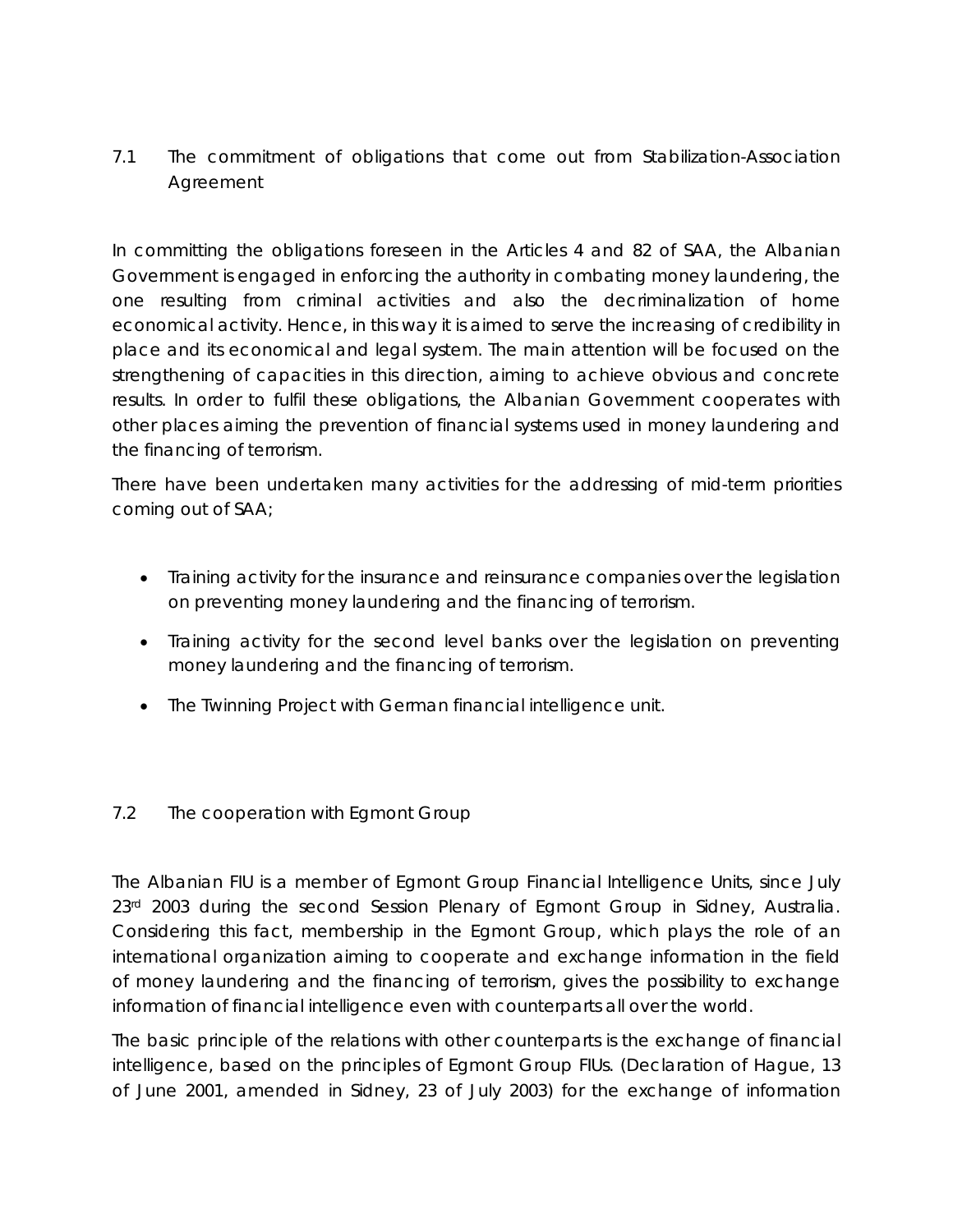among FIUs over the money laundering matters and the International Convention on combating the financing of terrorism.

7.3 Memorandums of Understanding (MoU)

On the purpose of committing the proper mechanisms and standards in combating money laundering and the financing of terrorism, focusing precisely on the European standards and other international instruments, there have been signed out 28 Memorandums on the field of cooperation in exchanging financial information with other counterparts, related to money laundering and the financing of terrorism.

26 of these Memorandums are signed out with counterparts' services, members of Egmont Group, and two others with Financial Intelligence Centre (FIC) of Kosovo and Moldavian service of Financial Intelligence.

There are in the process of signing Memorandums of Understanding with; Paraguay, Turkey, Japan and the United Emirates of Arabia. With Russia is near the approval the Agreement that will be signed by the Council of Ministers, one of the cooperation fields included in this is the one for the prevention of money laundering and the financing of terrorism. Even the year before, the exchange of information with Greek counterparts were problematic.

# *During the passing year, the MoUs that have been signed by GDPML for the exchange of information are;*

- 1. The one with the Austrian counterpart (AUSTRAC), in March 2007
- 2. The one with Polish counterpart, in November 2007.
- 7.4 The cooperation with MONEYVAL (Committee of experts on the evaluation of anti-money laundering measures)

On September 2006 Experts Committee of MONEYVAL, did the next evaluation (the third in Albania) in the field of combating and preventing money laundering and the possible financing of terrorist activities. At the end of May 2007, in Strasbourg, during the session of MONEYVAL, was discussed the Progress Report on Albania. In conclusion, the evaluation Committee thought was more positive compared to the three previous evaluations done by European Council of MONEYVAL.

A special evaluation was given to the composition of the law-project on PP/FT that aims to have an approximate Albanian legislation with that of the International one in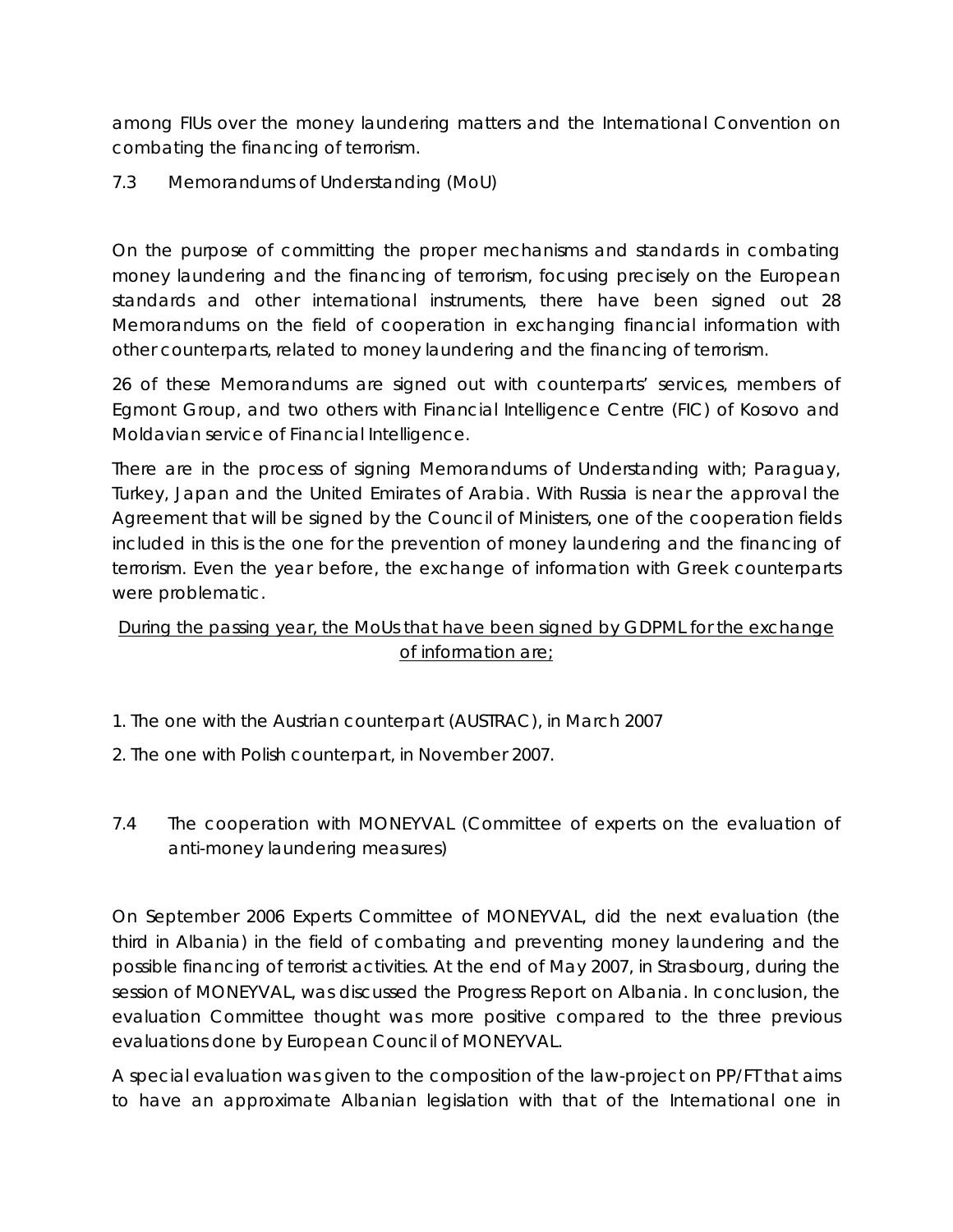general and specifically with the legislation of other BE countries, regarding the fulfilment of engagements taken for the commitment of SAA. Even though the evaluation had positive notes, the Evaluation Experts Committee came out with new recommendations that emphasized expanded cooperation between institutions.

Also, it was mentioned the importance of the changes in the Penal Code, in approaching the Albanian legislation on PP/FT with others in all over the world in general and those of BE countries in particular.

# 8. Cards Program 2004

8.1 Information Technology in the framework of Cards Program 2004

The year 2007 is associated with important developments in the field of information technology in GDPML.

## *The built of infrastructure of information technology*

In the framework of Cards Project 2004, the GDPML was accorded a fund of 400.000 E for building up a contemporary IT infrastructure. For this purpose, it was needed a detailed IT project including here the technical specifications of the equipments and installations that would be prosecuted through the international tendering. With the financing of OSBE, it was given a contract to INTECH+ Company which prepared the project. In August, the European Commission Delegation developed an international tender with the topic; "Supply and installation of IT equipment Hardware & Software for the Financial Intelligence Unit (Ministry of Finance)".The winner was Infosoft Systems Company.

The importance of this project consist in the fact that the built of a contemporary IT infrastructure would help rising the efficiency of GDPML staff, giving them the logistic needed supplies, not only for the internal communication but even with the other institutions.

This project includes;

The built of the servers central room (Data Centre),which will have 4 central servers ( 2 Application servers and 2 Database servers) of a high quality, other servers that will serve as mail-server, domain controller server, testing and developing server, server back-up. The appliances for the back-up server (tape library), other network appliances (switches, routers, firewall etc.) that will provide not only an optimal function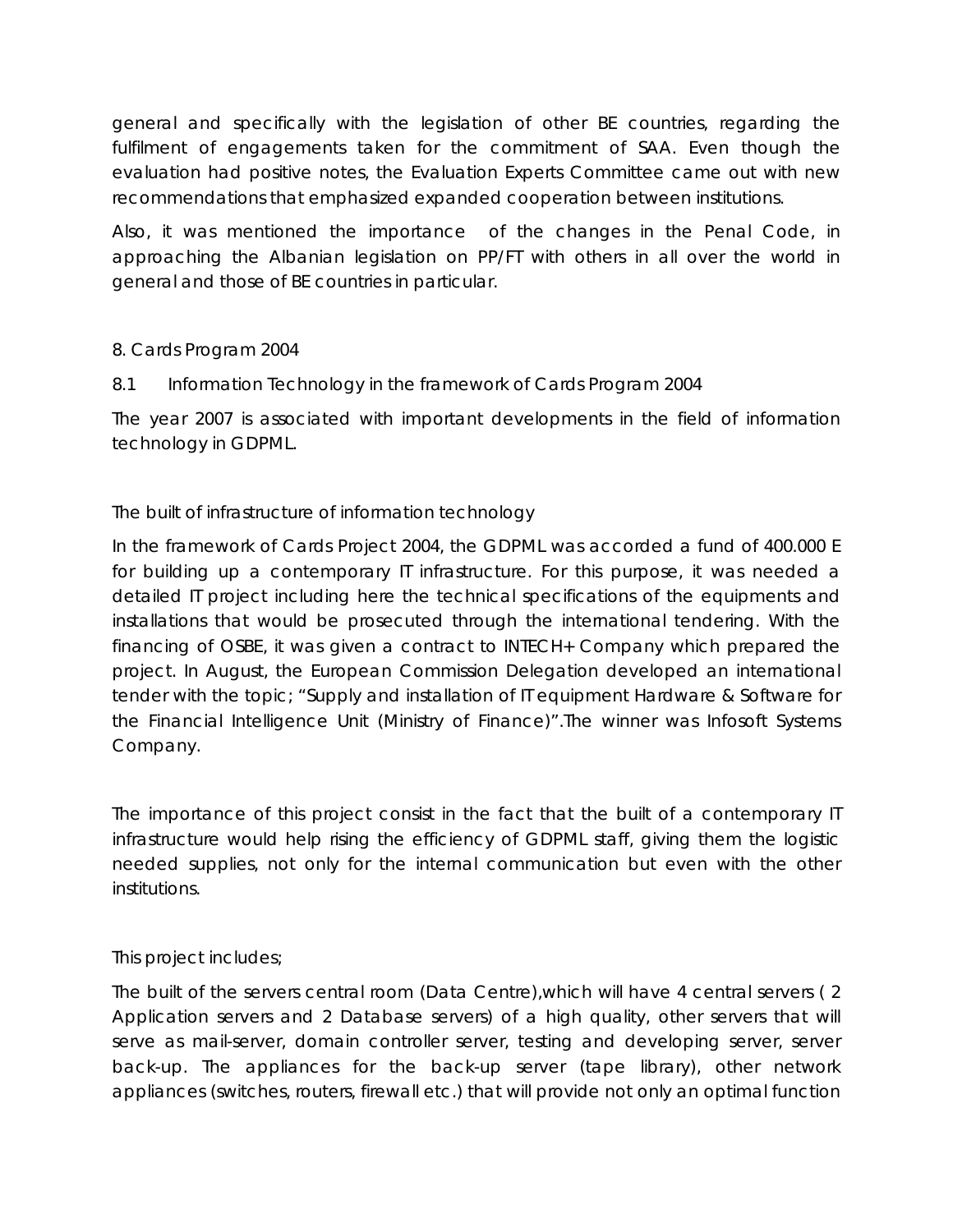of the network and the online link with the reporting subjects or other partner institutions but even a secure system of a very high level.

The built of the back-up room (Back-up Centre). This back-up room will have 2 central servers (Application server and Database server), mail-server, domain controller server and one of the network appliances the same with the ones used in the central room. The back-up centre will have a parallel function with that of the central room. These measures will eliminate any kind of risk in the lost of information.

This project also includes;

- The built of a new electrical system for the GDPML area.
- The built of the telephonic centre.
- The built of a central system UPS (Uninterruptible Power Supply).
- The built of a system against fire.
- The putting of surveillance cameras on the central entry of GDPML, on the central room of servers and on archives.
- The supply with a new generator for GDPML.
- A central room with cold system only for servers.
- The supply with logistic base, including computers, lap-top, printers etc.
- Training activities for IT staff related to the equipments.

On December, Infosoft Company has started composing this project which will be completed by the beginning of the year 2008. According to the contract, with the Company the project should have been implemented by December of 2007.

## 8.2 Twinning Project with German Counterpart Unit

Aiming to strengthen the capacities of responsible institutions in the war against crime in general and money laundering in particular, and in developing better relations with other institutions in this field, in the framework of Cards Program 2004 it has been realized the Twinning with German Counterpart Unit for 1.3 million E.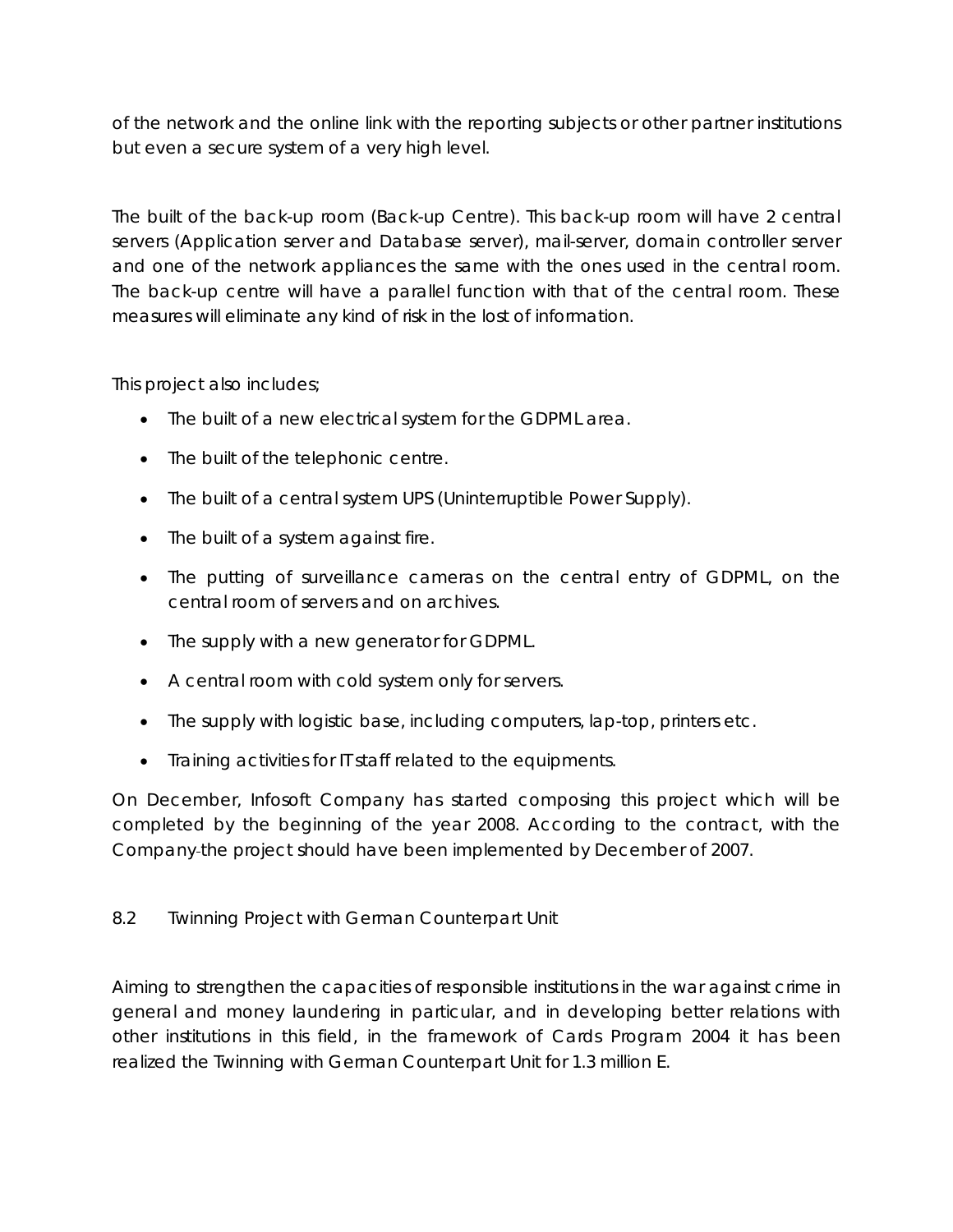On March, BE realized the tendering procedure for the Twinning project, in which the winner was the German Counterpart Unit, as a part of the Federal Criminal Police Office (Bundeskriminalamt).

All the components and activities of this project aim to strengthen the cooperation with partner institutions in combating and preventing money laundering and the financing of terrorism. 3 important institutions of this project are; General Directorate for the Prevention of Money Laundering, the General Prosecutor's Office and Organized Crime Directorate in the Internal Affairs Ministry, having as partners even the General Directorate of Customs and General Directorate of Taxing.

Considering the Project, the profitable institutions besides the General Directorate for the Prevention of Money Laundering are even the Prosecutor's Office and the Ministry of Internal Affairs.

The Twinning Contract will have a duration of about 27 months, during which 78 activities divided in 4 components will take place.

This project aims to achieve tangible results in the fight against money laundering, financial crime and the organized crime in general. The project strives to improve;

- The inter-institutional cooperation and the exchange of information through GDPML and other agencies of law commitment.
- The development of a mid-term and long-term strategy to develop investigations for economic-financial crime.
- The development of professional abilities from the Joint Investigative unit and other institutions, to determine clearly the role of any institutions in the 'chain' of financial investigations.

# 9. The measures taken in combating the financing of terrorism

 GDPML's activity is that of preventing money laundering and the financing of terrorism. There have been approved 16 orders of the Minister of Finances, in providing funds and assets for a period that includes 2004-2006, that will be used in combating the financing of terrorism.

There have been foreseen the measures against the financing of terrorist activities, in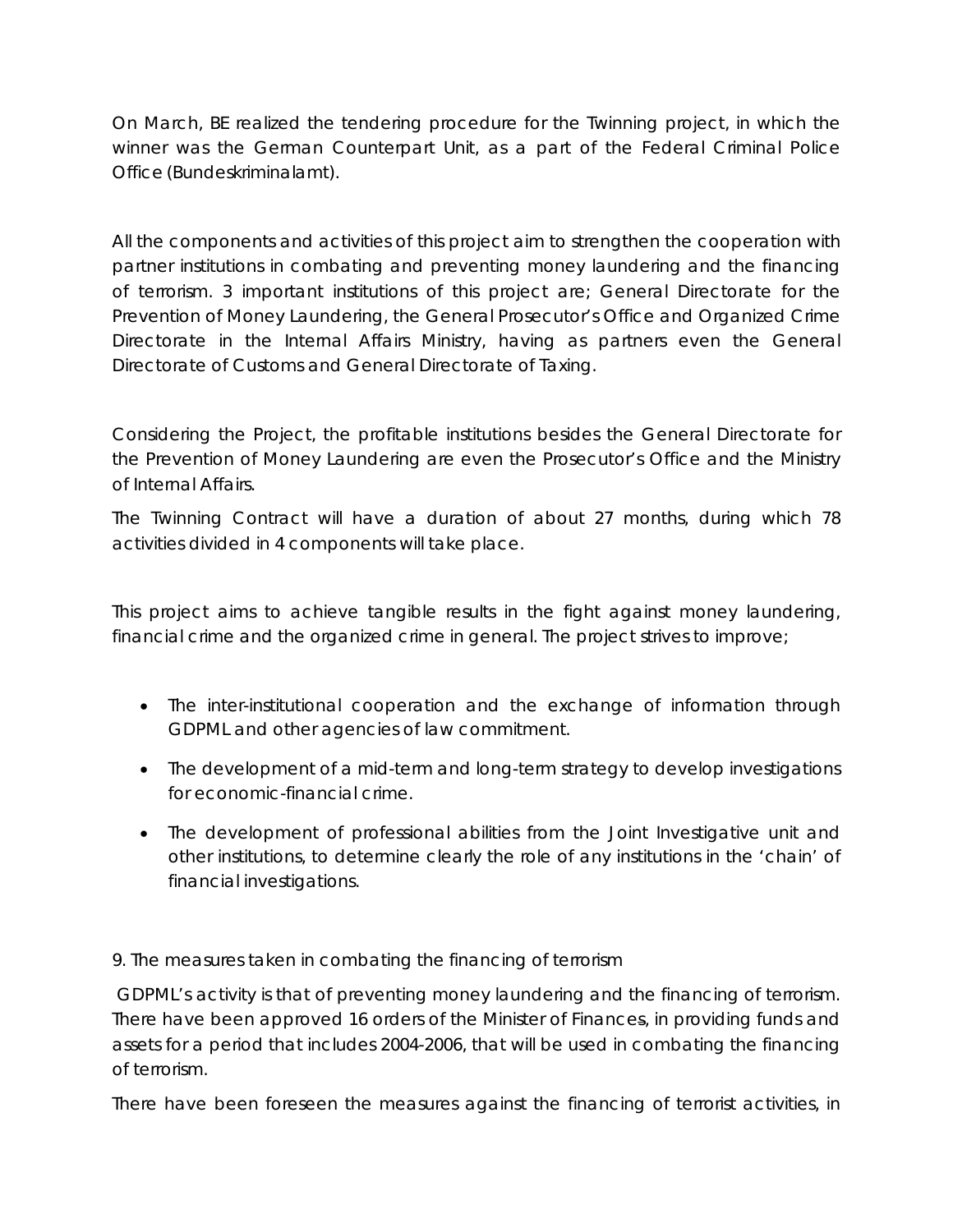the law 9258 for 'The measures against terrorism financing', dated 15.07.2004.

The continuous monitoring of the financial market and its supervision, in order to secure the legal consistency of their activities in relation to the measures that have to be taken for not allowing the system to be used by terrorist financiers in committing illegal transactions.

- The continuous update of the black list of OKB, due to suggestions of the Minister of Finances and then in the Council of Ministers for the changes that have to be made.
- The blocking for 72 hours and then the sequestration and confiscation, based on the orders introduced by the Minister of Finances, the assets or bank accounts of individuals or subjects included in the black list of OKB.
- The cooperation with counterparts through out the world related to possible terrorist activities inside or outside the country.
- The cooperation with partner institutions related to possible terrorist activities inside or outside the country.

There have been made great attempts in combating economic-financial crime, money laundering and the financing of terrorism. The war against financing of crime has had many results due to the sequestration, from Albanian State, of assets belonging to subjects or individuals in the UN list.

One of the most important steps in this field is the changing of Albanian legislation on PP/FT for making possible the adoption of war mechanisms to international standards.

In this frame, during 2007 has been compiled and approved from the Council of Ministers, the Decision Nr. 767 dated. 14.11.2007 on some additions to Decision Nr. 718 dated. 29.10.2004, of the Council of Ministers 'on the list including persons considered as terrorism financiers'. Due to this Decision it is accomplished the legal obligation of the Article 5 of the Law Nr. 9258, dated 15.07.2007 on 'The measures against the terrorism financing', an Article which is related with the obligation of the Council of Ministers for introducing the black list of the persons related to terrorist activities.

In order to support the Article 100 of the Albanian Republic Constitution and with the ratification of 'The International Convention in combating the financing of terrorism', UN year 1999, of the Security Council Resolutions (SC) nr. 1267, 1269, 1333, 1363, 1377, 1390, 1452, 1455 and 1526, based on the resolutions added in the Security Council of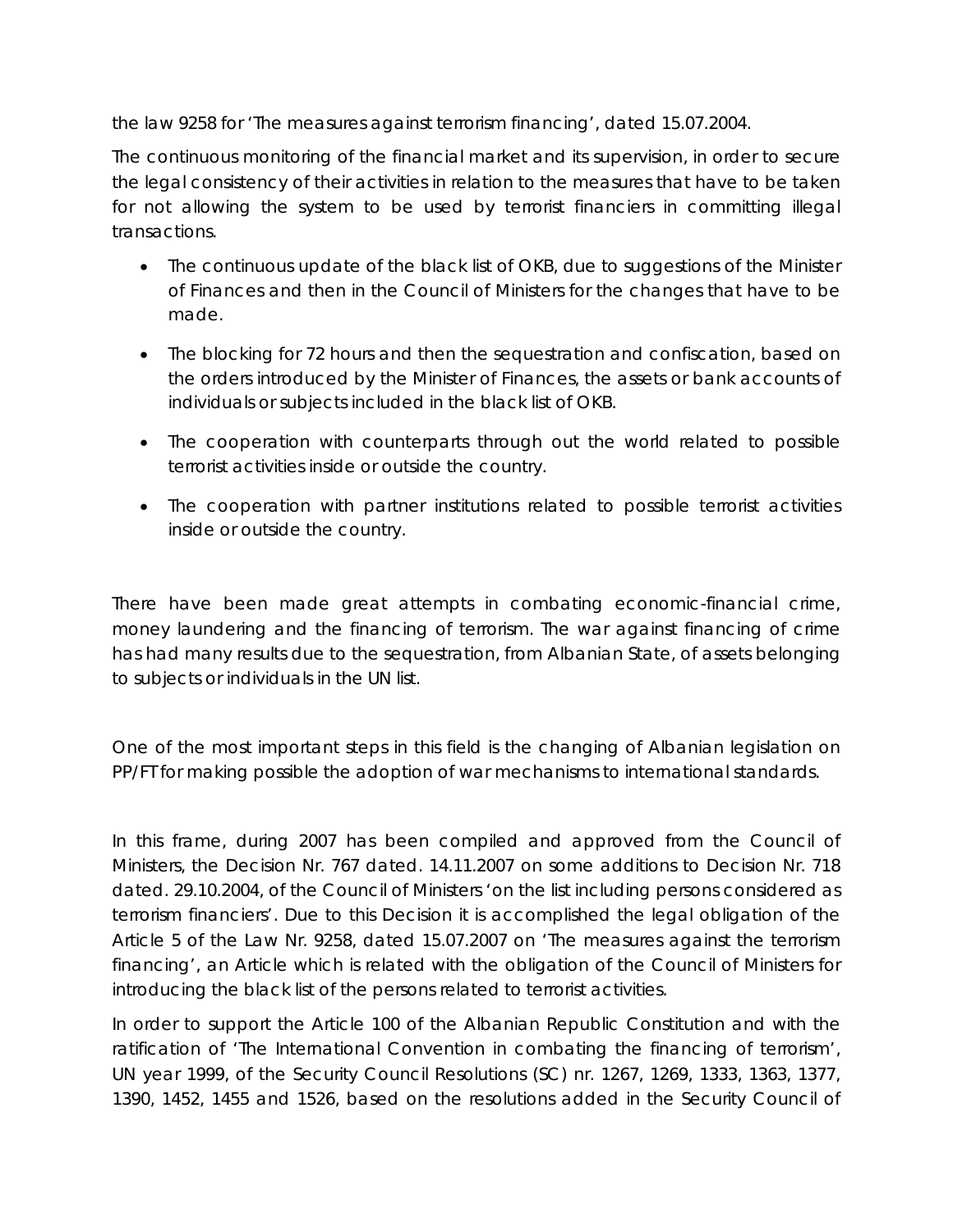the United Nations, it is compiled a list of individuals and companies suspected/are involved in terrorist activities.

This Decision includes 2 lists. The first one includes individuals who are suspected to be members or collaborators of the terrorist organization Al-Qaeda, while the second one includes companies or organizations related to Al-Qaeda.

The introducing of these persons is very important for the institutions that will deal with this process, especially for the Ministry of Finance, because after the approval of this decision by the Council of Ministers measures will be taken for sequestration, freezing of assets and financings according to Article 6 the Law 9258 'Measures against the financing of terrorism'.

Also, the approval of this Decision is very important because besides the legal obligation for its approval, it shows the engagement and the seriousness of the government and the Albanian institutions in the war against terrorism, where our country has given concrete cases.

10. Objectives for year 2008

## 10.1 The Mission

Gathering, searching, analyzing and handing out for the competent authorities and Agencies of committing law, of the financial information related to the amounts that are suspected to have a criminal origin and also the amounts that are suspected to be used for the financing of terrorist activities.

#### 10.2 Purpose

1. Expanding the war against money laundering and the financing of terrorism.

2. Adapting the Albanian legislation with international standards in the war against money laundering and the financing of terrorism, through the compiling of a new law and by-laws.

3. The growth of efficiency through the building of a platform of information technology infrastructure and the development of human resources performances.

4. Composing national policies and strategies in preventing money laundering and the financing of terrorism, through the development and improvement of national and international cooperation.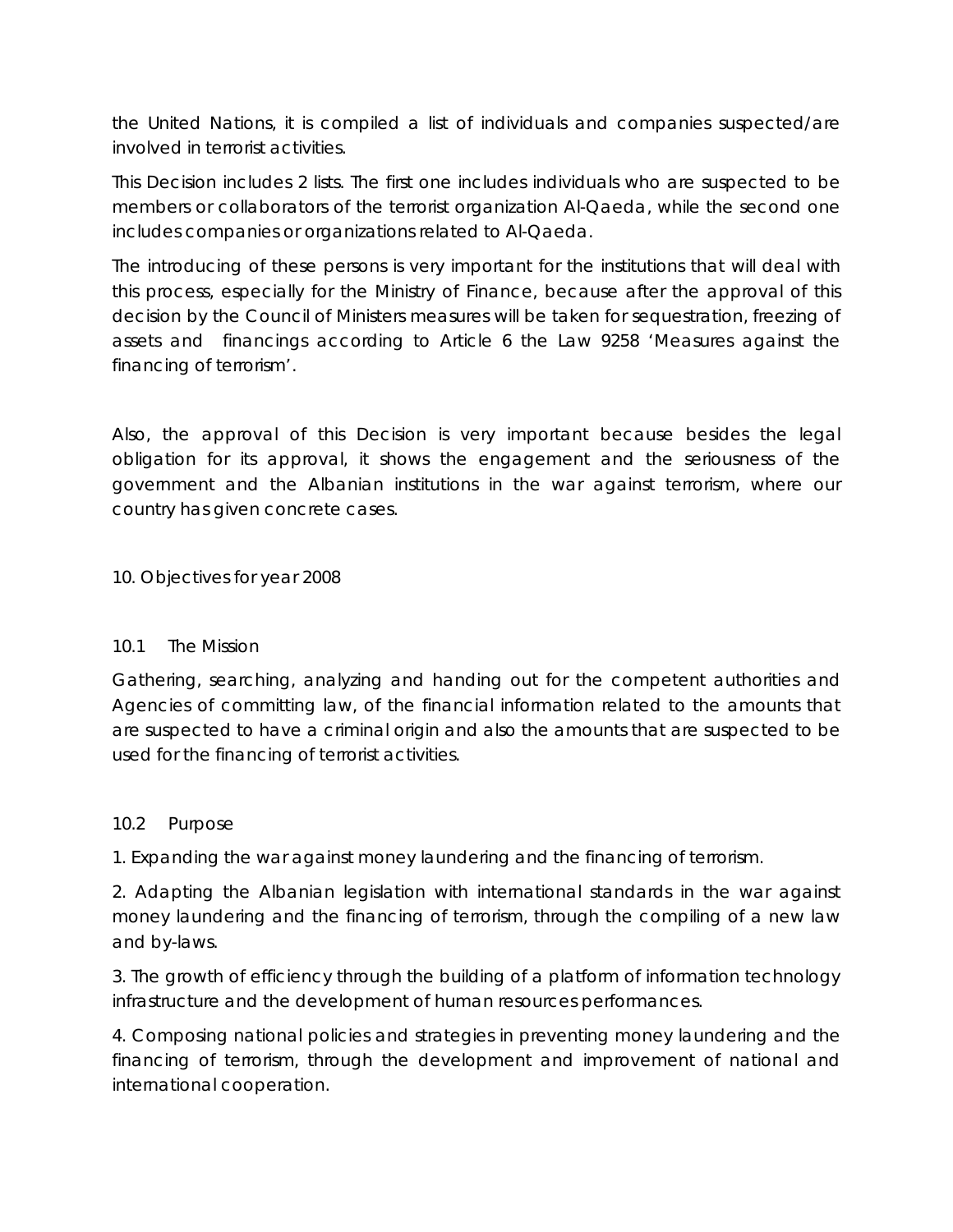5. The development of cooperation with international counterparts for a global war against money laundering and the financing of terrorism.

6. A successful implementation of all the international standards in combating money laundering and the financing of terrorism within the year 2014.

## 10.3 Objectives

1. Adapting the Albanian legislation on PP/FT with the international standards of war against PP/FT; having a high number of reports (RTV and RAD) taken; approximately 150.000 a year and inspections to 350, due to the end of 2008.

2. Composing the national policies and strategies in preventing money laundering and the financing of terrorism.

3. Designation of a full and efficient IT platform to help in absorbing, analyzing and handing out the financial information; the efficient analyses of the financial information taken through RTV and RAD with the purpose to compose and compile full files referring to the General Prosecution for a penal treatment.

4. The growth of efficiency at work and also that of cases in preventing money laundering and the financing of terrorism.

# 10.4 Standards and strategic purposes

International standards on combating money laundering and the financing of terrorism also known as the 40+9 FATF recommendations (Financial Action Task Force).

## Purpose 1

The war against money laundering, financing of terrorism and other financial crimes through analyses of financial intelligence and other important information.

## Purpose 2

The international cooperation in combating money laundering, through a global network of the financial intelligence units.

10.5 The applied mid-term activities for the year 2008

- Analyzing with much more professionalism of RTV/RAD.
- Rising up a professional level of through the Twinning project with German counterpart.
- Building up a contemporary infrastructure.